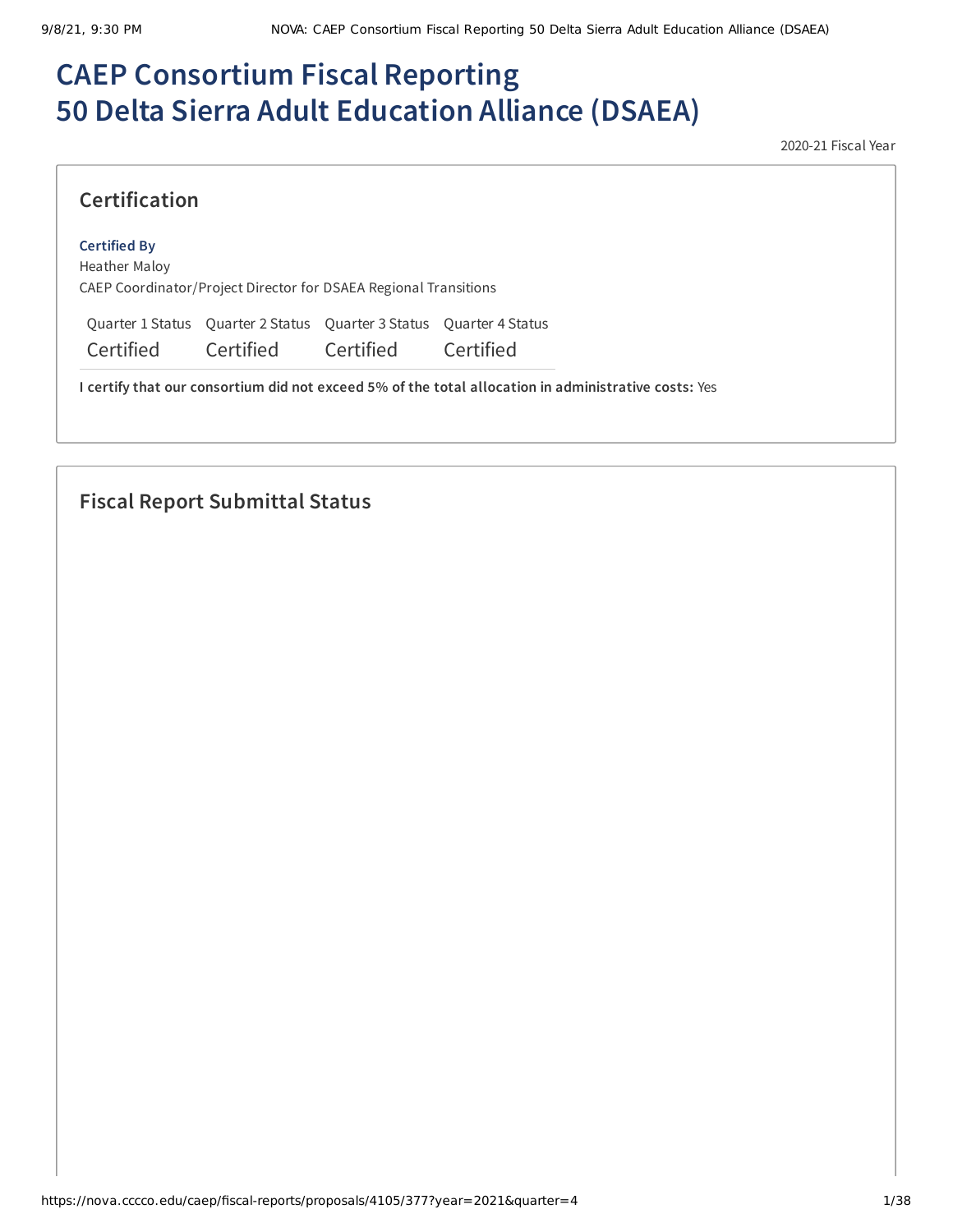| Member<br>Agency                                                       | Quarter 1 | Quarter 2 | Quarter 3 | Quarter 4 |
|------------------------------------------------------------------------|-----------|-----------|-----------|-----------|
| Calaveras<br>Co. Office<br>$\underline{\mathsf{of}}$<br>Education      | Submitted | Submitted | Submitted | Submitted |
| Lincoln<br>Unified                                                     | Submitted | Submitted | Submitted | Submitted |
| Lodi<br>Unified                                                        | Submitted | Submitted | Submitted | Submitted |
| Manteca<br>Unified                                                     | Submitted | Submitted | Submitted | Submitted |
| River<br>Delta<br>Joint<br>Unified                                     | Submitted | Submitted | Submitted | Submitted |
| San<br>Joaquin<br>Co. Office<br>$\underline{\mathsf{of}}$<br>Education | Submitted | Submitted | Submitted | Submitted |
| San<br>Joaquin<br>Delta CCD                                            | Submitted | Submitted | Submitted | Submitted |
| Stockton<br>Unified                                                    | Submitted | Submitted | Submitted | Submitted |
| <b>Tracy</b><br>Joint<br>Unified                                       | Submitted | Submitted | Submitted | Submitted |

## **Calaveras Co. Office of Education**

**Calaveras Co.Office of Education Q1 Report (7/1 - 9/30)**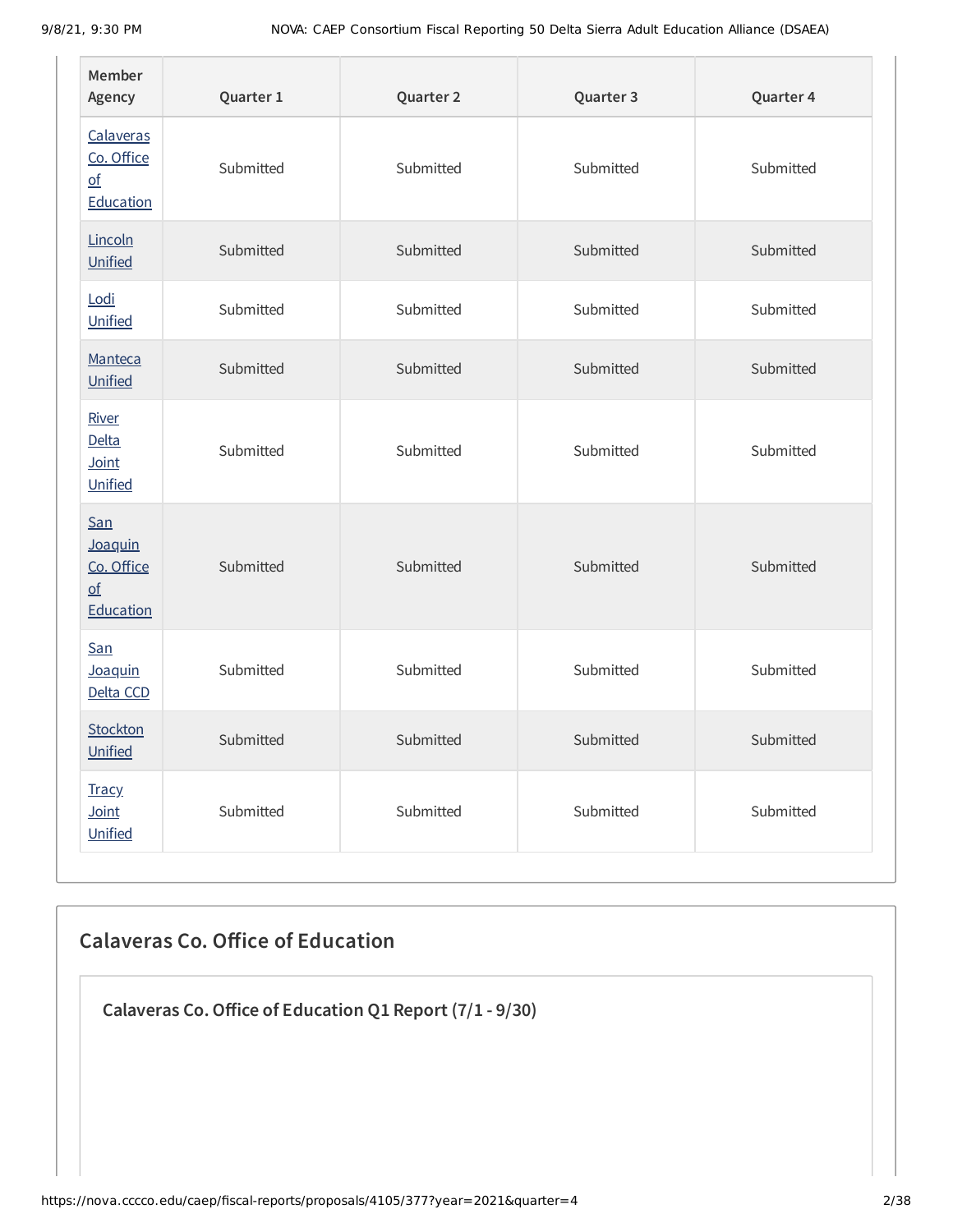| <b>Object Code</b>                                     | Year to<br>Date (YTD)<br>Expenditure | <b>YTD</b><br>Forecast | $\frac{0}{0}$<br>Expended<br>of YTD<br>Forecast | Project<br><b>Budget</b> | $\frac{0}{0}$<br>Expended<br>of Overall<br><b>Budget</b> | <b>Budget</b><br><b>Remaining</b> |
|--------------------------------------------------------|--------------------------------------|------------------------|-------------------------------------------------|--------------------------|----------------------------------------------------------|-----------------------------------|
| 1000 - Instructional Salaries                          | \$8,524                              | \$8,525                | 99.99%                                          | \$34,099                 | 25%                                                      | \$25,575                          |
| 2000 - Non-Instructional<br><b>Salaries</b>            | \$0                                  | \$0                    | 100%                                            | \$0                      | 100%                                                     | \$0                               |
| 3000 - Employee Benefits                               | \$2,638                              | \$2,638                | 100.01%                                         | \$10,551                 | 25%                                                      | \$7,913                           |
| 4000 - Supplies and Materials                          | \$6,615                              | \$6,720                | 98.44%                                          | \$21,000                 | 31.5%                                                    | \$14,385                          |
| 5000 - Other Operating<br><b>Expenses and Services</b> | \$1,110                              | \$6,804                | 16.31%                                          | \$60,288                 | 1.84%                                                    | \$59,178                          |
| 6000 - Capital Outlay                                  | \$0                                  | \$0                    | 100%                                            | \$0                      | 100%                                                     | \$0                               |
| 7000 - Other Outgo                                     | \$0                                  | \$0                    | 100%                                            | \$0                      | 100%                                                     | \$0\$                             |
| <b>Indirect Costs</b>                                  | \$94                                 | \$1,575                | 5.97%                                           | \$6,300                  | 1.49%                                                    | \$6,206                           |
| <b>Totals</b>                                          | \$18,981                             | \$26,261               | 72.28%                                          | \$132,238                | 14.35%                                                   | \$113,257                         |

We have deferred the expenditure of some funds as enrollment has been impacted by the continued COVID-19 pandemic.

#### **Summary of Activities:**

The Calaveras County Adult Education program continues to offer High School Diploma (HSD) and English as a Second Language (ESL) classes for adults primarily through a distance learning format. Transition services are also being provided to all interested students. Finally, the Calaveras County Adult Education program is working collaboratively with the Delta Sierra Adult Education Alliance in strategic planning and capacity building as well as developing ESL strategies to address our current challenges.

> **Status** Submitted

```
Calaveras Co.Office of Education Q2 Report (10/1 - 12/31)
```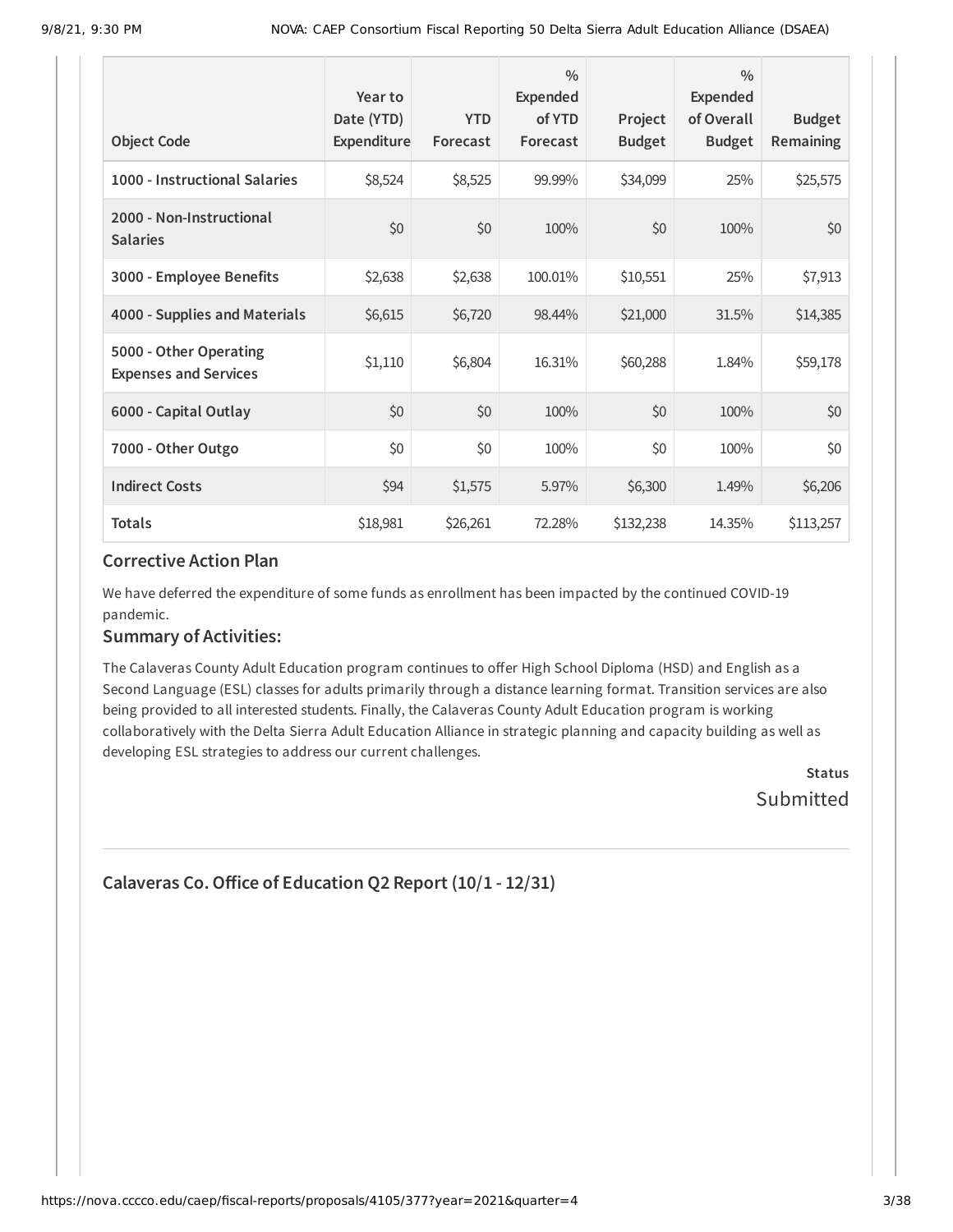| <b>Object Code</b>                                     | Year to<br>Date (YTD)<br>Expenditure | <b>YTD</b><br>Forecast | $\frac{0}{0}$<br>Expended<br>of YTD<br>Forecast | Project<br><b>Budget</b> | $\frac{0}{0}$<br><b>Expended</b><br>of Overall<br><b>Budget</b> | <b>Budget</b><br><b>Remaining</b> |
|--------------------------------------------------------|--------------------------------------|------------------------|-------------------------------------------------|--------------------------|-----------------------------------------------------------------|-----------------------------------|
| 1000 - Instructional Salaries                          | \$17,049                             | \$17,050               | 100%                                            | \$34,099                 | 50%                                                             | \$17,050                          |
| 2000 - Non-Instructional<br><b>Salaries</b>            | \$0                                  | \$0                    | 100%                                            | \$0                      | 100%                                                            | \$0                               |
| 3000 - Employee Benefits                               | \$5,272                              | \$5,276                | 99.93%                                          | \$10,551                 | 49.97%                                                          | \$5,279                           |
| 4000 - Supplies and Materials                          | \$8,535                              | \$11,550               | 73.9%                                           | \$21,000                 | 40.64%                                                          | \$12,465                          |
| 5000 - Other Operating<br><b>Expenses and Services</b> | \$1,525                              | \$30,244               | 5.04%                                           | \$60,288                 | 2.53%                                                           | \$58,763                          |
| 6000 - Capital Outlay                                  | \$0                                  | \$0                    | 100%                                            | \$0                      | 100%                                                            | \$0                               |
| 7000 - Other Outgo                                     | \$0                                  | \$0                    | 100%                                            | \$0                      | 100%                                                            | \$0                               |
| <b>Indirect Costs</b>                                  | \$1,619                              | \$3,150                | 51.4%                                           | \$6,300                  | 25.7%                                                           | \$4,681                           |
| <b>Totals</b>                                          | \$34,000                             | \$67,269               | 50.54%                                          | \$132,238                | 25.71%                                                          | \$98,238                          |

Expenditures fell below target based on two factors. First, there was a general reduction in costs related to travel, conference and professional development expenses during the pandemic, and secondly, we have postponed a planned expansion of our ESL program that would have included hiring a new ESL teacher, due to the inability of teachers to meet with students in person, and the general reduction of participation in our ESL program during the pandemicinduced distance learning format.

#### **Summary of Activities:**

The Calaveras County Adult Education program continues to offer High School Diploma (HSD) and English as a Second Language (ESL) classes for adults primarily through a distance learning format. Transition services are also being provided to all interested students. Finally, the Calaveras County Adult Education program is working collaboratively with the Delta Sierra Adult Education Alliance in strategic planning and capacity building as well as developing ESL strategies to address our current challenges.

> **Status** Submitted

## **Allocation Year Closeout: 2018-19**

I have reviewed the financial reports for my agency and confirm that all funds for this allocation year have been spent.

**2018-19 Reverted Funds:**

 $$0$$ 

**2018-19 Status** Closed

#### **Submitting Authority**

Karen Vail, Assistant Superintendent Instructional Support Services Claudia Davis, Associate Superintendent, Administrative Services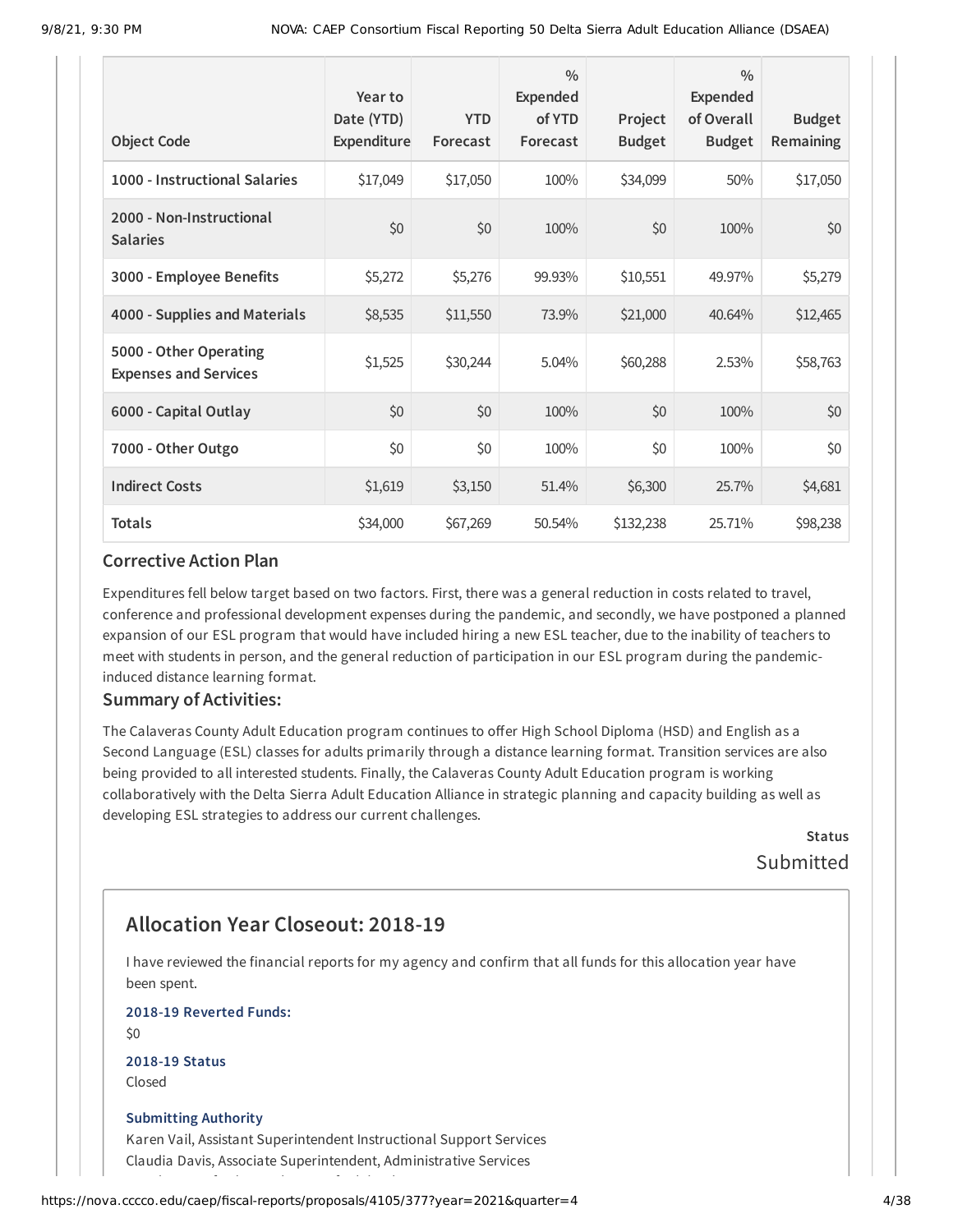Jared Hungerford, Coordinator of Adult Education

### **Calaveras Co.Office of Education Q3 Report (1/1 - 3/31)**

| <b>Object Code</b>                                     | Year to<br>Date (YTD)<br>Expenditure | <b>YTD</b><br>Forecast | $\frac{0}{0}$<br><b>Expended</b><br>of YTD<br>Forecast | Project<br><b>Budget</b> | $\frac{0}{0}$<br><b>Expended</b><br>of Overall<br><b>Budget</b> | <b>Budget</b><br>Remaining |
|--------------------------------------------------------|--------------------------------------|------------------------|--------------------------------------------------------|--------------------------|-----------------------------------------------------------------|----------------------------|
| 1000 - Instructional Salaries                          | \$25,574                             | \$25,574               | 100%                                                   | \$34,099                 | 75%                                                             | \$8,525                    |
| 2000 - Non-Instructional<br><b>Salaries</b>            | \$0                                  | \$0                    | 100%                                                   | \$0                      | 100%                                                            | \$0                        |
| 3000 - Employee Benefits                               | \$7,907                              | \$7,913                | 99.92%                                                 | \$10,551                 | 74.94%                                                          | \$2,644                    |
| 4000 - Supplies and Materials                          | \$10,652                             | \$16,380               | 65.03%                                                 | \$21,000                 | 50.72%                                                          | \$10,348                   |
| 5000 - Other Operating<br><b>Expenses and Services</b> | \$2,107                              | \$45,266               | 4.65%                                                  | \$60,288                 | 3.49%                                                           | \$58,181                   |
| 6000 - Capital Outlay                                  | \$0                                  | \$0                    | 100%                                                   | \$0                      | 100%                                                            | \$0                        |
| 7000 - Other Outgo                                     | \$0                                  | \$0                    | 100%                                                   | \$0                      | 100%                                                            | \$0                        |
| <b>Indirect Costs</b>                                  | \$2,312                              | \$4,725                | 48.93%                                                 | \$6,300                  | 36.7%                                                           | \$3,988                    |
| <b>Totals</b>                                          | \$48,552                             | \$99,859               | 48.62%                                                 | \$132,238                | 36.72%                                                          | \$83,686                   |

#### **Corrective Action Plan**

We are currently in process of updating our Adult Education program and anticipate we will have some larger expenditures in the 4th quarter as a result. Additionally, funds carried over into next year will be used to expand staff in our ESL program.

#### **Summary of Activities:**

Calaveras County Office of Education has provided a 1:1 high school diploma completion program, including related curriculum and transition services. We have also provided a live ESL class 2x/week as well as an online independent study ESL program using Burlington English.

> **Status** Submitted

### **Calaveras Co.Office of Education Q4 Report (4/1 - 6/30)**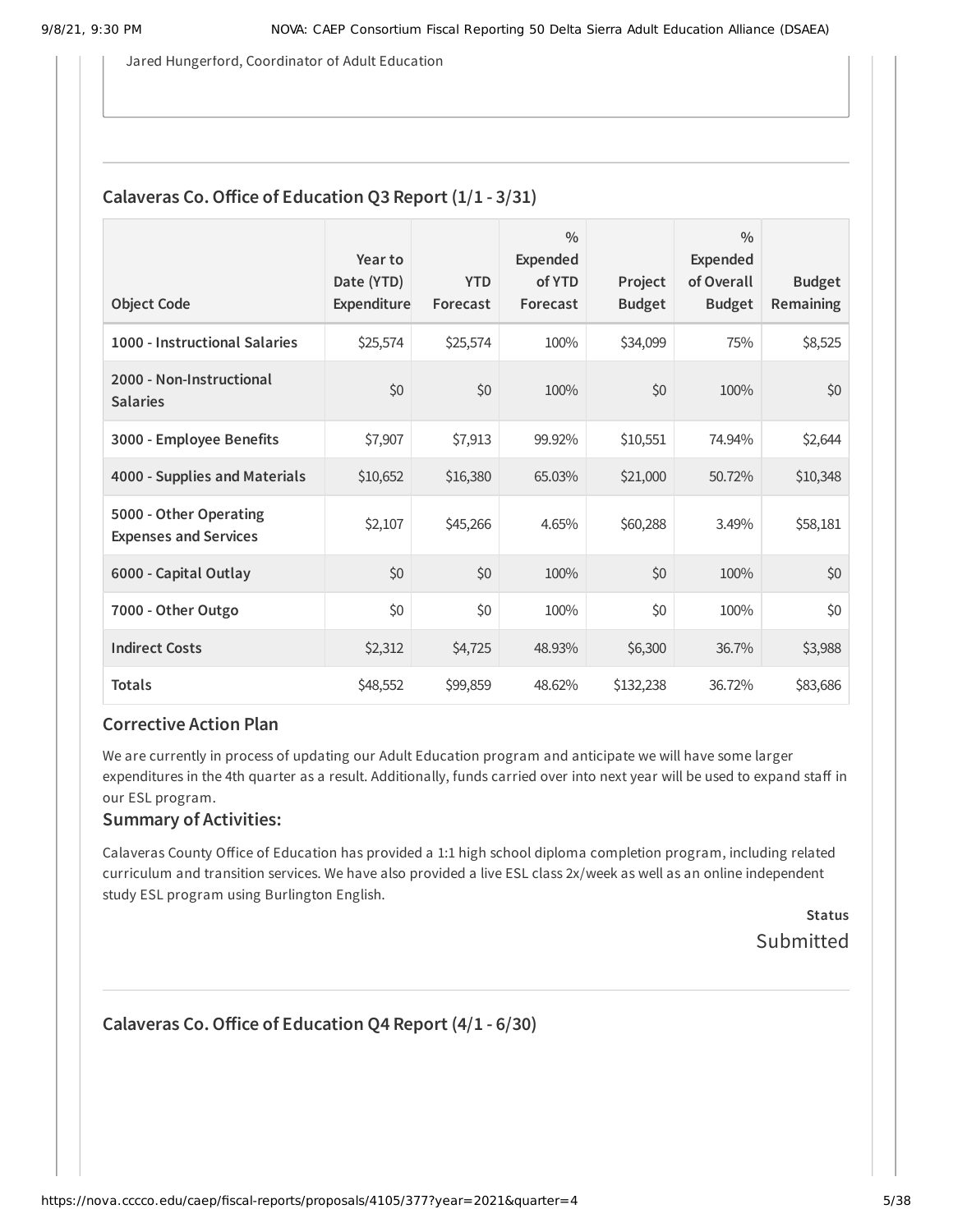| <b>Object Code</b>                                     | Year to<br>Date (YTD)<br>Expenditure | <b>YTD</b><br>Forecast | $\frac{0}{0}$<br>Expended<br>of YTD<br>Forecast | Project<br><b>Budget</b> | $\frac{0}{0}$<br>Expended<br>of Overall<br><b>Budget</b> | <b>Budget</b><br><b>Remaining</b> |
|--------------------------------------------------------|--------------------------------------|------------------------|-------------------------------------------------|--------------------------|----------------------------------------------------------|-----------------------------------|
| 1000 - Instructional Salaries                          | \$34,099                             | \$34,099               | 100%                                            | \$34,099                 | 100%                                                     | \$0                               |
| 2000 - Non-Instructional<br><b>Salaries</b>            | \$0                                  | \$0                    | 100%                                            | \$0                      | 100%                                                     | \$0                               |
| 3000 - Employee Benefits                               | \$10,541                             | \$10,551               | 99.91%                                          | \$10,551                 | 99.91%                                                   | \$10                              |
| 4000 - Supplies and Materials                          | \$13,381                             | \$21,000               | 63.72%                                          | \$21,000                 | 63.72%                                                   | \$7,619                           |
| 5000 - Other Operating<br><b>Expenses and Services</b> | \$3,496                              | \$60,288               | 5.8%                                            | \$60,288                 | 5.8%                                                     | \$56,792                          |
| 6000 - Capital Outlay                                  | \$0                                  | \$0                    | 100%                                            | \$0                      | 100%                                                     | \$0                               |
| 7000 - Other Outgo                                     | \$0                                  | \$0                    | 100%                                            | \$0                      | 100%                                                     | \$0                               |
| <b>Indirect Costs</b>                                  | \$3,075                              | \$6,300                | 48.81%                                          | \$6,300                  | 48.81%                                                   | \$3,225                           |
| <b>Totals</b>                                          | \$64,592                             | \$132,238              | 48.85%                                          | \$132,238                | 48.85%                                                   | \$67,646                          |

#### **Corrective Action Plan**

Calaveras County Adult Education plans to use the remaining funds for future expenses, including the hiring of an additional ESL teacher.

#### **Summary of Activities:**

Calaveras County Adult Education operated an adult independent study high school diploma program as well as adult ESL classes. All of our offerings in the 2020-2021 school year were virtual, using online curriculum and Zoom.

> **Status** Submitted

## **Lincoln Unified**

**Lincoln Unified Q1 Report (7/1 - 9/30)**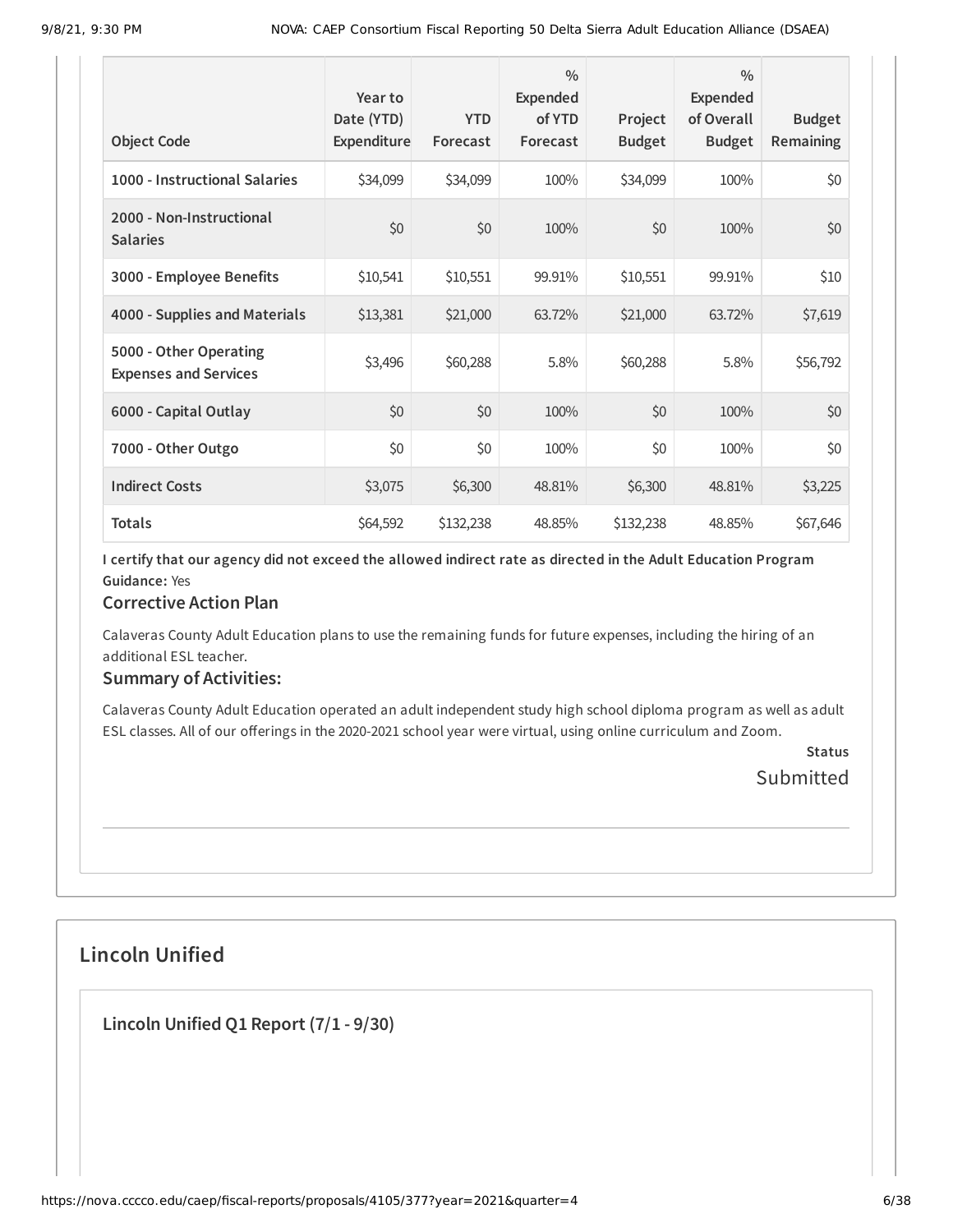| <b>Object Code</b>                                     | Year to<br>Date (YTD)<br>Expenditure | <b>YTD</b><br>Forecast | $\frac{0}{0}$<br>Expended<br>of YTD<br>Forecast | Project<br><b>Budget</b> | $\frac{0}{0}$<br><b>Expended</b><br>of Overall<br><b>Budget</b> | <b>Budget</b><br><b>Remaining</b> |
|--------------------------------------------------------|--------------------------------------|------------------------|-------------------------------------------------|--------------------------|-----------------------------------------------------------------|-----------------------------------|
| 1000 - Instructional Salaries                          | \$12,500                             | \$10,461               | 119.49%                                         | \$41,843                 | 29.87%                                                          | \$29,343                          |
| 2000 - Non-Instructional<br><b>Salaries</b>            | \$0                                  | \$10,670               | $0\%$                                           | \$42,678                 | $0\%$                                                           | \$42,678                          |
| 3000 - Employee Benefits                               | \$0                                  | \$6,467                | $0\%$                                           | \$25,867                 | $0\%$                                                           | \$25,867                          |
| 4000 - Supplies and Materials                          | \$0                                  | \$365                  | $0\%$                                           | \$1,460                  | $0\%$                                                           | \$1,460                           |
| 5000 - Other Operating<br><b>Expenses and Services</b> | \$0                                  | \$2,069                | $0\%$                                           | \$8,274                  | $0\%$                                                           | \$8,274                           |
| 6000 - Capital Outlay                                  | \$0                                  | \$0                    | 100%                                            | \$0                      | 100%                                                            | \$0                               |
| 7000 - Other Outgo                                     | \$0                                  | \$0                    | 100%                                            | \$0                      | 100%                                                            | \$0                               |
| <b>Indirect Costs</b>                                  | \$0                                  | \$1,220                | $0\%$                                           | \$4,878                  | $0\%$                                                           | \$4,878                           |
| <b>Totals</b>                                          | \$12,500                             | \$31,250               | 40%                                             | \$125,000                | 10%                                                             | \$112,500                         |

## **Status** Submitted

**Lincoln Unified Q2 Report (10/1 - 12/31)**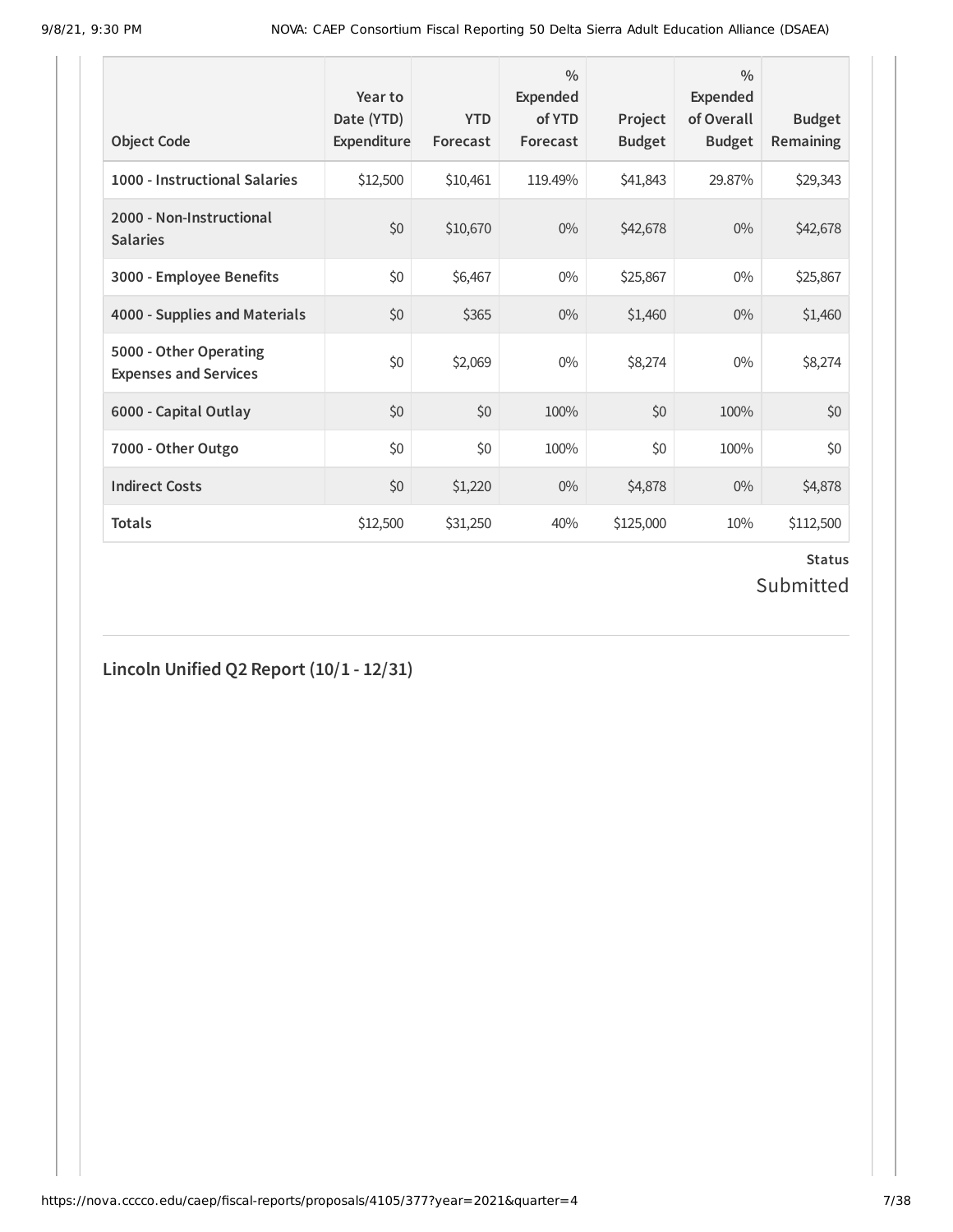| <b>Object Code</b>                                     | Year to<br>Date (YTD)<br>Expenditure | <b>YTD</b><br>Forecast | $\frac{0}{0}$<br>Expended<br>of YTD<br>Forecast | Project<br><b>Budget</b> | $\frac{0}{0}$<br><b>Expended</b><br>of Overall<br><b>Budget</b> | <b>Budget</b><br><b>Remaining</b> |
|--------------------------------------------------------|--------------------------------------|------------------------|-------------------------------------------------|--------------------------|-----------------------------------------------------------------|-----------------------------------|
| 1000 - Instructional Salaries                          | \$25,000                             | \$10,461               | 238.99%                                         | \$41,843                 | 59.75%                                                          | \$16,843                          |
| 2000 - Non-Instructional<br><b>Salaries</b>            | \$0                                  | \$10,670               | $0\%$                                           | \$42,678                 | $0\%$                                                           | \$42,678                          |
| 3000 - Employee Benefits                               | \$0                                  | \$6,467                | $0\%$                                           | \$25,867                 | $0\%$                                                           | \$25,867                          |
| 4000 - Supplies and Materials                          | \$0                                  | \$365                  | $0\%$                                           | \$1,460                  | $0\%$                                                           | \$1,460                           |
| 5000 - Other Operating<br><b>Expenses and Services</b> | \$0                                  | \$2,069                | $0\%$                                           | \$8,274                  | $0\%$                                                           | \$8,274                           |
| 6000 - Capital Outlay                                  | \$0                                  | \$0                    | 100%                                            | \$0                      | 100%                                                            | \$0                               |
| 7000 - Other Outgo                                     | \$0                                  | \$0                    | 100%                                            | \$0                      | 100%                                                            | \$0                               |
| <b>Indirect Costs</b>                                  | \$0                                  | \$1,220                | $0\%$                                           | \$4,878                  | $0\%$                                                           | \$4,878                           |
| <b>Totals</b>                                          | \$25,000                             | \$31,250               | 80%                                             | \$125,000                | 20%                                                             | \$100,000                         |

### **Status** Submitted

## **Allocation Year Closeout: 2018-19**

I have reviewed the financial reports for my agency and confirm that all funds for this allocation year have been spent.

**2018-19 Reverted Funds:**

\$0

## **2018-19 Status**

Closed

#### **Submitting Authority**

Lance Morrow, Coordinator Adult Education

**Lincoln Unified Q3 Report (1/1 - 3/31)**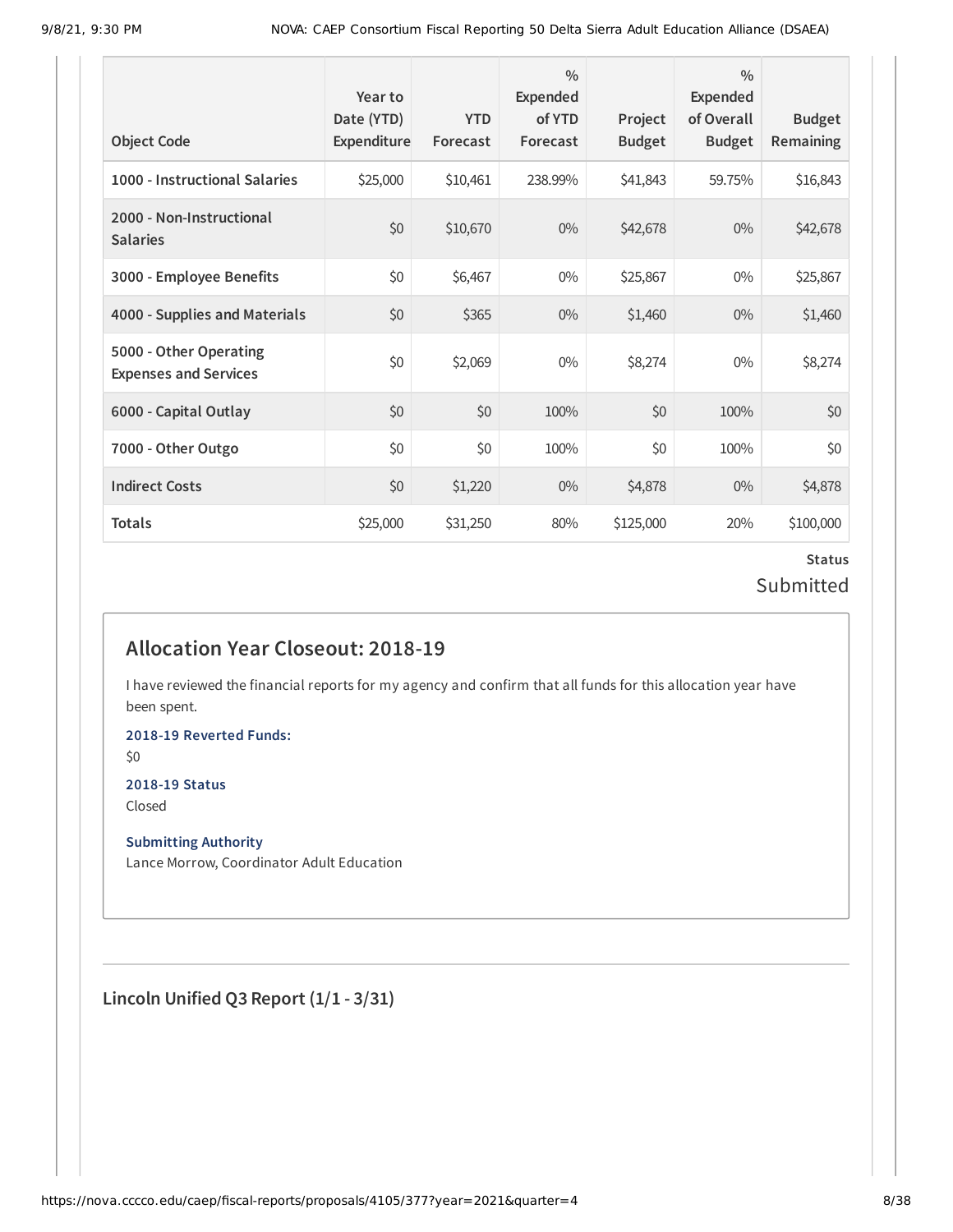| <b>Object Code</b>                                     | Year to<br>Date (YTD)<br><b>Expenditure</b> | <b>YTD</b><br>Forecast | $\frac{0}{0}$<br>Expended<br>of YTD<br>Forecast | Project<br><b>Budget</b> | $\frac{0}{0}$<br>Expended<br>of Overall<br><b>Budget</b> | <b>Budget</b><br><b>Remaining</b> |
|--------------------------------------------------------|---------------------------------------------|------------------------|-------------------------------------------------|--------------------------|----------------------------------------------------------|-----------------------------------|
| 1000 - Instructional Salaries                          | \$36,000                                    | \$10,461               | 344.14%                                         | \$41,843                 | 86.04%                                                   | \$5,843                           |
| 2000 - Non-Instructional<br><b>Salaries</b>            | \$35,565                                    | \$10,670               | 333.33%                                         | \$42,678                 | 83.33%                                                   | \$7,113                           |
| 3000 - Employee Benefits                               | \$21,555                                    | \$6,467                | 333.32%                                         | \$25,867                 | 83.33%                                                   | \$4,312                           |
| 4000 - Supplies and Materials                          | \$1,460                                     | \$365                  | 400%                                            | \$1,460                  | 100%                                                     | \$0                               |
| 5000 - Other Operating<br><b>Expenses and Services</b> | \$8,274                                     | \$2,069                | 400%                                            | \$8,274                  | 100%                                                     | \$0                               |
| 6000 - Capital Outlay                                  | \$0                                         | \$0                    | 100%                                            | \$0                      | 100%                                                     | \$0                               |
| 7000 - Other Outgo                                     | \$0                                         | \$0                    | 100%                                            | \$0                      | 100%                                                     | \$0                               |
| <b>Indirect Costs</b>                                  | \$3,000                                     | \$1,220                | 246%                                            | \$4,878                  | 61.5%                                                    | \$1,878                           |
| <b>Totals</b>                                          | \$105,854                                   | \$31,250               | 338.73%                                         | \$125,000                | 84.68%                                                   | \$19,146                          |

# **Status**

## Submitted

**Lincoln Unified Q4 Report (4/1 - 6/30)**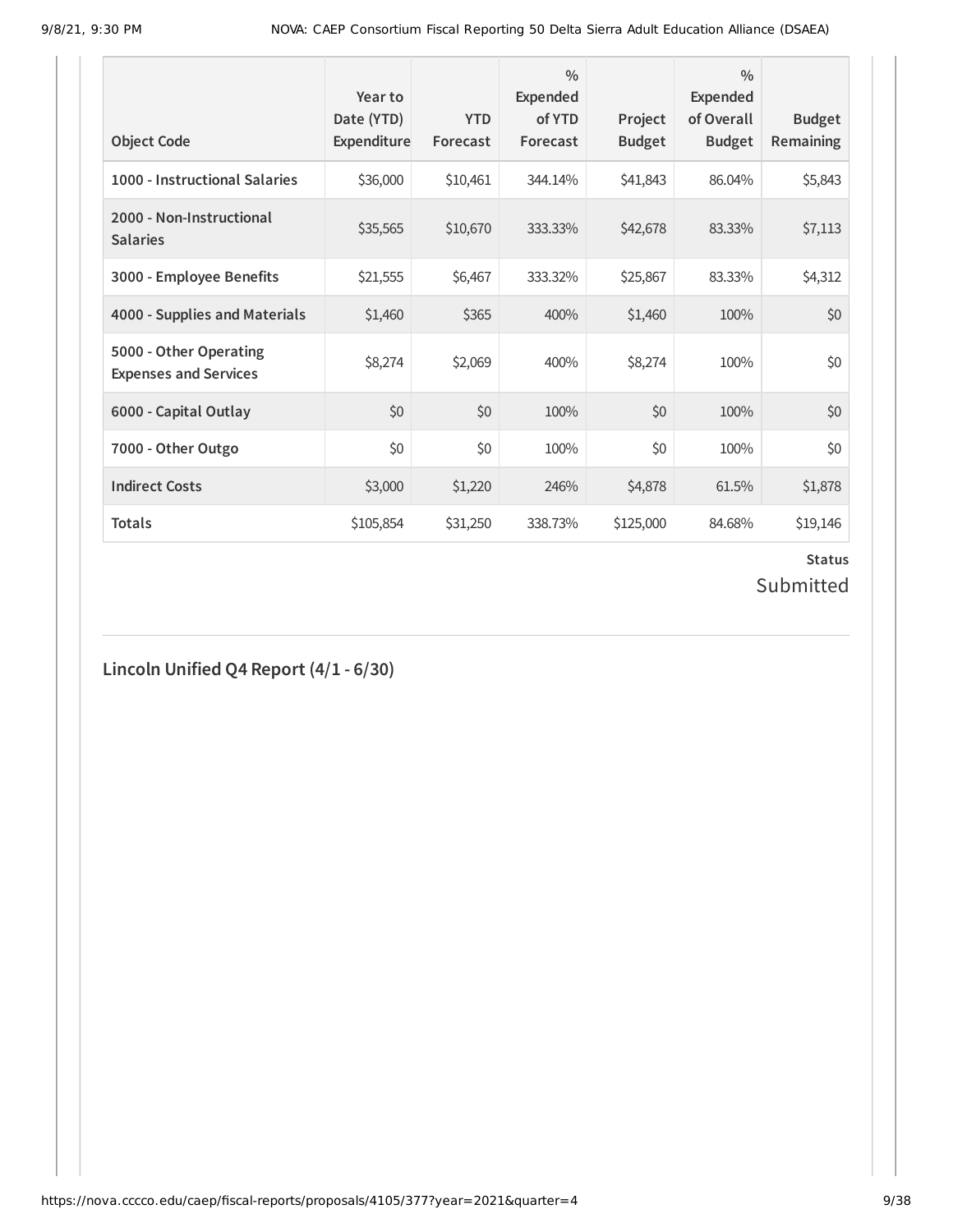| <b>Object Code</b>                                     | Year to<br>Date (YTD)<br>Expenditure | <b>YTD</b><br>Forecast | $\frac{0}{0}$<br>Expended<br>of YTD<br>Forecast | Project<br><b>Budget</b> | $\frac{0}{0}$<br>Expended<br>of Overall<br><b>Budget</b> | <b>Budget</b><br><b>Remaining</b> |
|--------------------------------------------------------|--------------------------------------|------------------------|-------------------------------------------------|--------------------------|----------------------------------------------------------|-----------------------------------|
| 1000 - Instructional Salaries                          | \$41,843                             | \$10,461               | 400%                                            | \$41,843                 | 100%                                                     | \$0                               |
| 2000 - Non-Instructional<br><b>Salaries</b>            | \$42,678                             | \$10,670               | 400%                                            | \$42,678                 | 100%                                                     | \$0                               |
| 3000 - Employee Benefits                               | \$25,867                             | \$6,467                | 400%                                            | \$25,867                 | 100%                                                     | \$0                               |
| 4000 - Supplies and Materials                          | \$1,460                              | \$365                  | 400%                                            | \$1,460                  | 100%                                                     | \$0                               |
| 5000 - Other Operating<br><b>Expenses and Services</b> | \$8,274                              | \$2,069                | 400%                                            | \$8,274                  | 100%                                                     | \$0                               |
| 6000 - Capital Outlay                                  | \$0                                  | \$0                    | 100%                                            | \$0                      | 100%                                                     | \$0                               |
| 7000 - Other Outgo                                     | \$0                                  | \$0                    | 100%                                            | \$0                      | 100%                                                     | \$0                               |
| <b>Indirect Costs</b>                                  | \$4,878                              | \$1,220                | 400%                                            | \$4,878                  | 100%                                                     | \$0                               |
| <b>Totals</b>                                          | \$125,000                            | \$31,250               | 400%                                            | \$125,000                | 100%                                                     | \$0                               |

> **Status** Submitted

## **Lodi Unified**

**Lodi Unified Q1 Report (7/1 - 9/30)**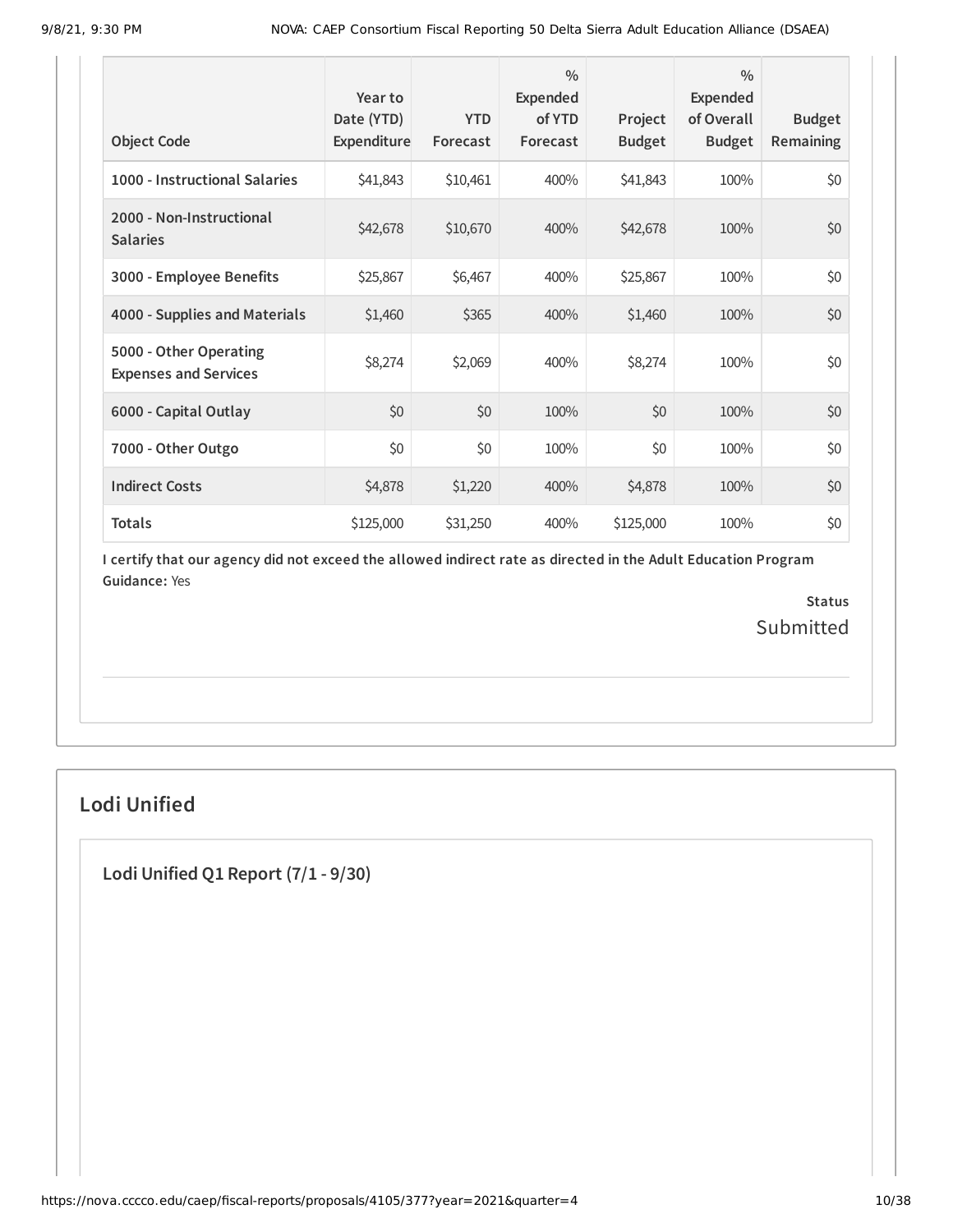| <b>Object Code</b>                                     | Year to<br>Date (YTD)<br>Expenditure | <b>YTD</b><br>Forecast | $\frac{0}{0}$<br>Expended<br>of YTD<br>Forecast | Project<br><b>Budget</b> | $\frac{0}{0}$<br>Expended<br>of Overall<br><b>Budget</b> | <b>Budget</b><br><b>Remaining</b> |
|--------------------------------------------------------|--------------------------------------|------------------------|-------------------------------------------------|--------------------------|----------------------------------------------------------|-----------------------------------|
| 1000 - Instructional Salaries                          | \$111,595                            | \$111,039              | 100.5%                                          | \$740,259                | 15.08%                                                   | \$628,664                         |
| 2000 - Non-Instructional<br><b>Salaries</b>            | \$71,256                             | \$47,870               | 148.85%                                         | \$319,133                | 22.33%                                                   | \$247,877                         |
| 3000 - Employee Benefits                               | \$68,723                             | \$53,926               | 127.44%                                         | \$359,505                | 19.12%                                                   | \$290,782                         |
| 4000 - Supplies and Materials                          | \$6,350                              | \$26,669               | 23.81%                                          | \$177,796                | 3.57%                                                    | \$171,446                         |
| 5000 - Other Operating<br><b>Expenses and Services</b> | \$27,334                             | \$44,383               | 61.59%                                          | \$295,885                | 9.24%                                                    | \$268,551                         |
| 6000 - Capital Outlay                                  | \$0                                  | \$61,255               | $0\%$                                           | \$408,368                | $0\%$                                                    | \$408,368                         |
| 7000 - Other Outgo                                     | \$0                                  | \$0                    | 100%                                            | \$0                      | 100%                                                     | \$0                               |
| <b>Indirect Costs</b>                                  | \$14,263                             | \$14,194               | 100.48%                                         | \$94,629                 | 15.07%                                                   | \$80,366                          |
| <b>Totals</b>                                          | \$299,521                            | \$359,336              | 83.35%                                          | \$2,395,575              | 12.5%                                                    | \$2,096,054                       |

# **Status**

## Submitted

**Lodi Unified Q2 Report (10/1 - 12/31)**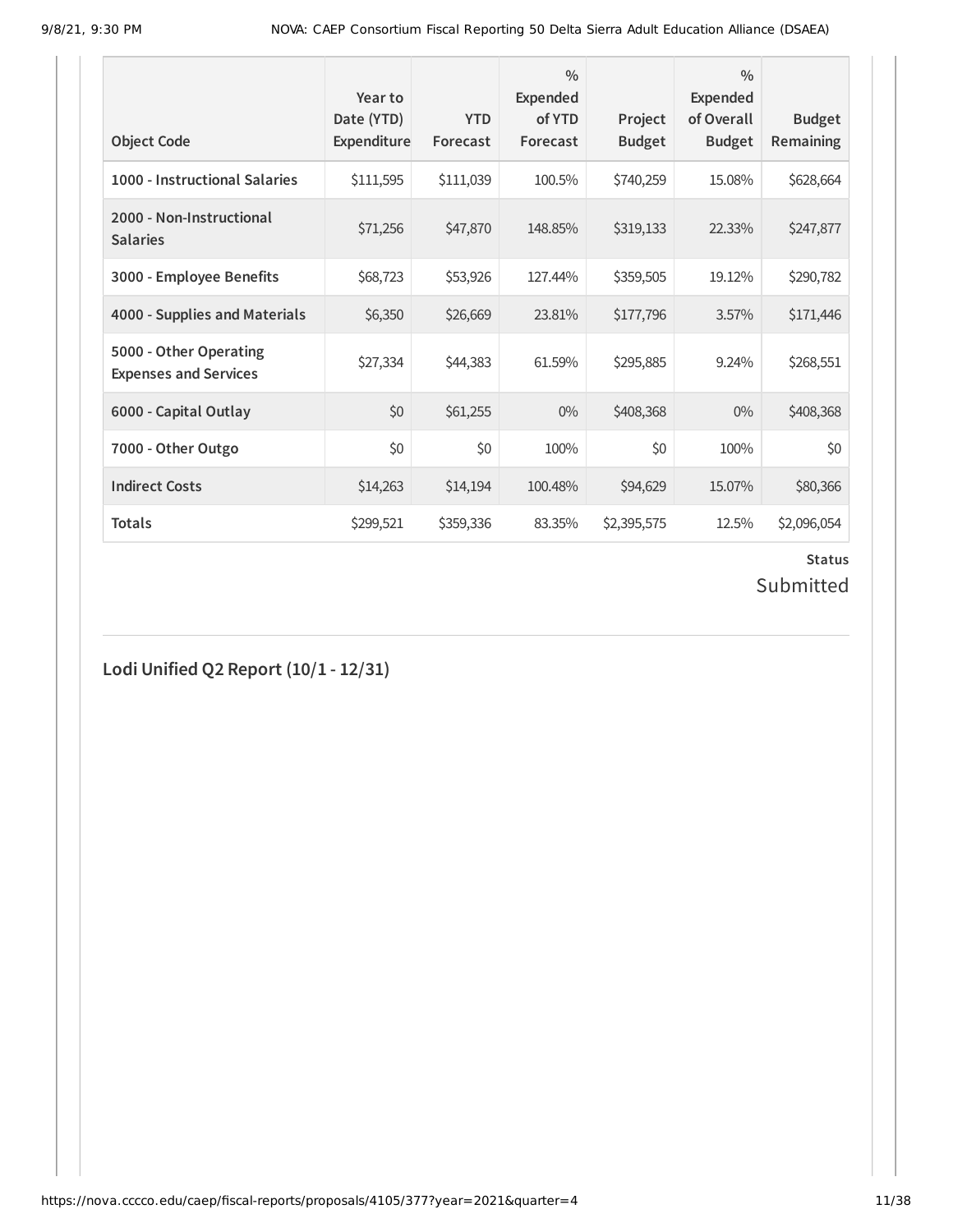| <b>Object Code</b>                                     | Year to<br>Date (YTD)<br>Expenditure | <b>YTD</b><br>Forecast | $\frac{0}{0}$<br><b>Expended</b><br>of YTD<br>Forecast | Project<br><b>Budget</b> | $\frac{0}{0}$<br><b>Expended</b><br>of Overall<br><b>Budget</b> | <b>Budget</b><br>Remaining |
|--------------------------------------------------------|--------------------------------------|------------------------|--------------------------------------------------------|--------------------------|-----------------------------------------------------------------|----------------------------|
| 1000 - Instructional Salaries                          | \$288,828                            | \$222,078              | 130.06%                                                | \$740,259                | 39.02%                                                          | \$451,431                  |
| 2000 - Non-Instructional<br><b>Salaries</b>            | \$144,368                            | \$95,740               | 150.79%                                                | \$319,133                | 45.24%                                                          | \$174,765                  |
| 3000 - Employee Benefits                               | \$159,278                            | \$107,852              | 147.68%                                                | \$359,505                | 44.3%                                                           | \$200,227                  |
| 4000 - Supplies and Materials                          | \$8,124                              | \$53,339               | 15.23%                                                 | \$177,796                | 4.57%                                                           | \$169,672                  |
| 5000 - Other Operating<br><b>Expenses and Services</b> | \$49,668                             | \$88,766               | 55.95%                                                 | \$295,885                | 16.79%                                                          | \$246,217                  |
| 6000 - Capital Outlay                                  | \$0                                  | \$122,510              | $0\%$                                                  | \$408,368                | $0\%$                                                           | \$408,368                  |
| 7000 - Other Outgo                                     | \$0                                  | \$0                    | 100%                                                   | \$0                      | 100%                                                            | \$0                        |
| <b>Indirect Costs</b>                                  | \$32,513                             | \$28,389               | 114.53%                                                | \$94,629                 | 34.36%                                                          | \$62,116                   |
| Totals                                                 | \$682,779                            | \$718,672              | 95.01%                                                 | \$2,395,575              | 28.5%                                                           | \$1,712,796                |

## **Status** Submitted

## **Allocation Year Closeout: 2018-19**

I have reviewed the financial reports for my agency and confirm that all funds for this allocation year have been spent.

**2018-19 Reverted Funds:**

\$0

#### **2018-19 Status** Closed

**Submitting Authority**

Julie Jansen, CTE Director Dao Xiong, Accounting Supervisor

**Lodi Unified Q3 Report (1/1 - 3/31)**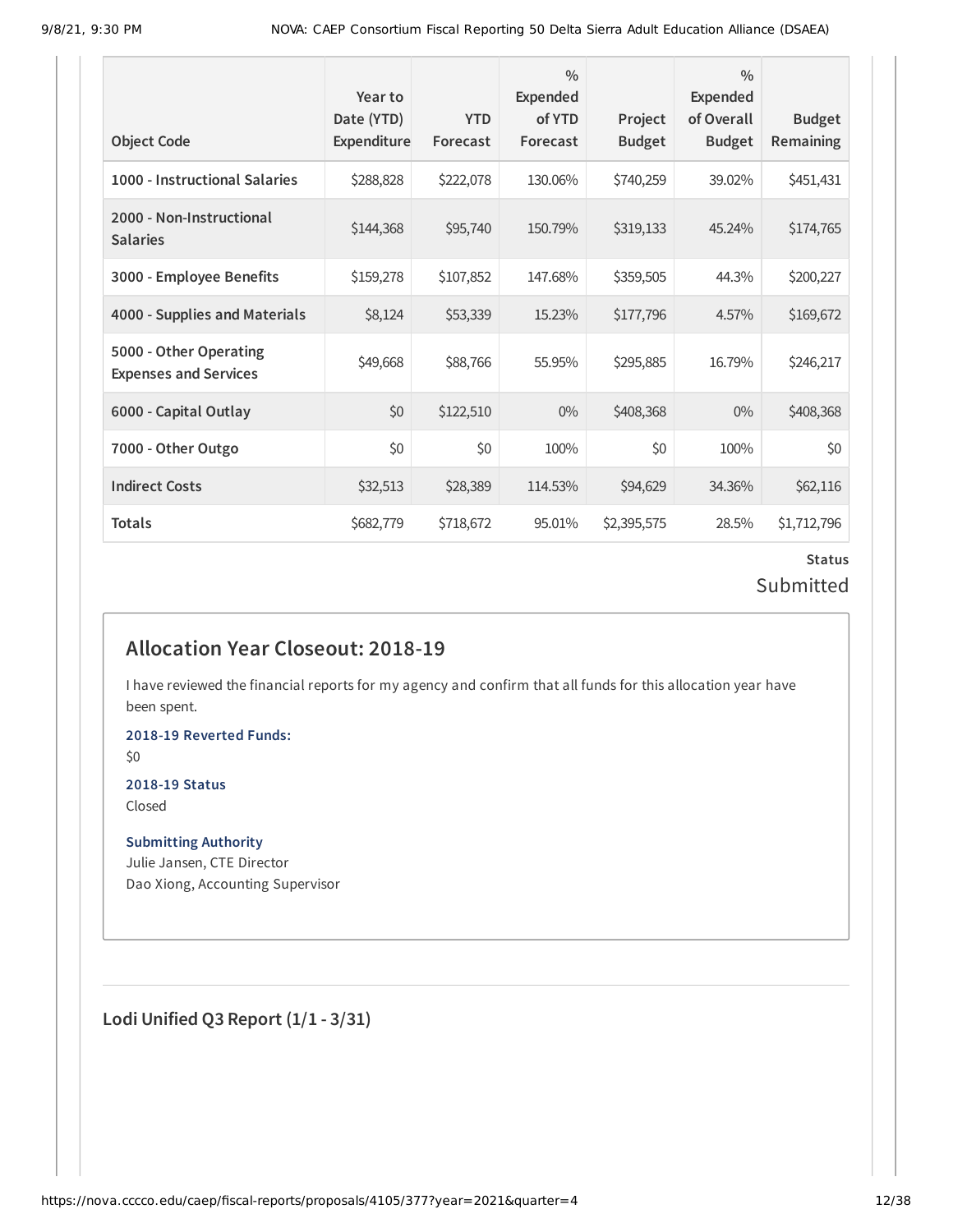| <b>Object Code</b>                                     | Year to<br>Date (YTD)<br>Expenditure | <b>YTD</b><br>Forecast | $\frac{0}{0}$<br>Expended<br>of YTD<br>Forecast | Project<br><b>Budget</b> | $\frac{0}{0}$<br><b>Expended</b><br>of Overall<br><b>Budget</b> | <b>Budget</b><br><b>Remaining</b> |
|--------------------------------------------------------|--------------------------------------|------------------------|-------------------------------------------------|--------------------------|-----------------------------------------------------------------|-----------------------------------|
| 1000 - Instructional Salaries                          |                                      |                        |                                                 |                          | 63.21%                                                          |                                   |
|                                                        | \$467,949                            | \$333,117              | 140.48%                                         | \$740,259                |                                                                 | \$272,310                         |
| 2000 - Non-Instructional<br><b>Salaries</b>            | \$221,131                            | \$143,610              | 153.98%                                         | \$319,133                | 69.29%                                                          | \$98,002                          |
| 3000 - Employee Benefits                               | \$243,854                            | \$161,777              | 150.73%                                         | \$359,505                | 67.83%                                                          | \$115,651                         |
| 4000 - Supplies and Materials                          | \$56,838                             | \$80,008               | 71.04%                                          | \$177,796                | 31.97%                                                          | \$120,958                         |
| 5000 - Other Operating<br><b>Expenses and Services</b> | \$98,262                             | \$133,148              | 73.8%                                           | \$295,885                | 33.21%                                                          | \$197,623                         |
| 6000 - Capital Outlay                                  | \$0                                  | \$183,766              | $0\%$                                           | \$408,368                | $0\%$                                                           | \$408,368                         |
| 7000 - Other Outgo                                     | \$0                                  | \$0                    | 100%                                            | \$0                      | 100%                                                            | \$0                               |
| <b>Indirect Costs</b>                                  | \$54,402                             | \$42,583               | 127.76%                                         | \$94,629                 | 57.49%                                                          | \$40,227                          |
| Totals                                                 | \$1,142,436                          | \$1,078,009            | 105.98%                                         | \$2,395,575              | 47.69%                                                          | \$1,253,139                       |

## **Summary of Activities:**

Paid for adult education teachers and classifieds salaries and benefits. Purchased equipment, materials and supplies for adult education classrooms and students.

> **Status** Submitted

**Lodi Unified Q4 Report (4/1 - 6/30)**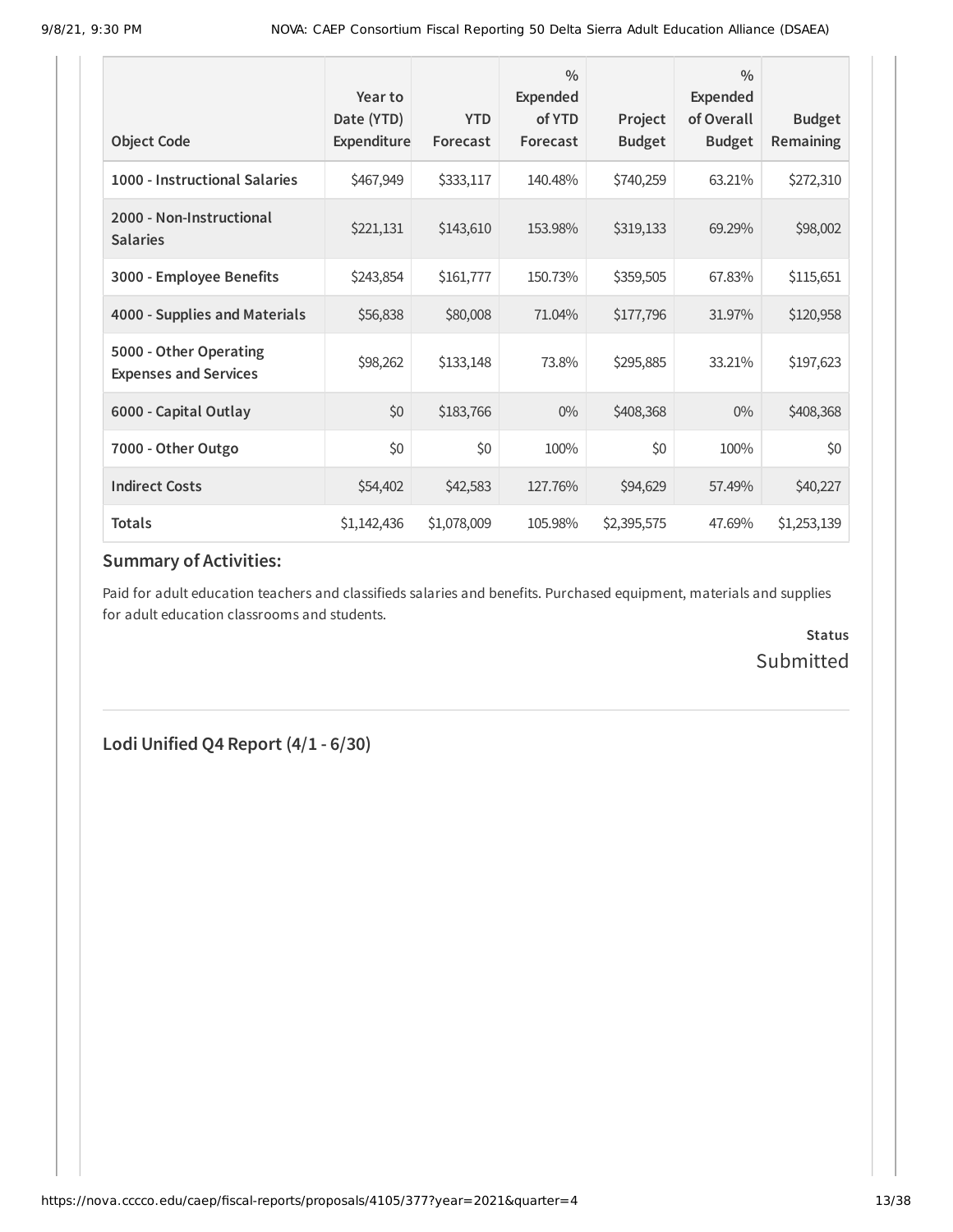| <b>Object Code</b>                                     | Year to<br>Date (YTD)<br>Expenditure | <b>YTD</b><br>Forecast | $\frac{0}{0}$<br><b>Expended</b><br>of YTD<br>Forecast | Project<br><b>Budget</b> | $\frac{0}{0}$<br><b>Expended</b><br>of Overall<br><b>Budget</b> | <b>Budget</b><br><b>Remaining</b> |
|--------------------------------------------------------|--------------------------------------|------------------------|--------------------------------------------------------|--------------------------|-----------------------------------------------------------------|-----------------------------------|
| 1000 - Instructional Salaries                          | \$693,781                            | \$444,155              | 156.2%                                                 | \$740,259                | 93.72%                                                          | \$46,478                          |
| 2000 - Non-Instructional<br><b>Salaries</b>            | \$300,498                            | \$191,480              | 156.93%                                                | \$319,133                | 94.16%                                                          | \$18,635                          |
| 3000 - Employee Benefits                               | \$334,862                            | \$215,703              | 155.24%                                                | \$359,505                | 93.15%                                                          | \$24,643                          |
| 4000 - Supplies and Materials                          | \$58,622                             | \$106,678              | 54.95%                                                 | \$177,796                | 32.97%                                                          | \$119,174                         |
| 5000 - Other Operating<br><b>Expenses and Services</b> | \$295,826                            | \$177,531              | 166.63%                                                | \$295,885                | 99.98%                                                          | \$59                              |
| 6000 - Capital Outlay                                  | \$64,863                             | \$245,021              | 26.47%                                                 | \$408,368                | 15.88%                                                          | \$343,505                         |
| 7000 - Other Outgo                                     | \$0                                  | \$0                    | 100%                                                   | \$0                      | 100%                                                            | \$0                               |
| <b>Indirect Costs</b>                                  | \$84,179                             | \$56,777               | 148.26%                                                | \$94,629                 | 88.96%                                                          | \$10,450                          |
| <b>Totals</b>                                          | \$1,832,631                          | \$1,437,345            | 127.5%                                                 | \$2,395,575              | 76.5%                                                           | \$562,944                         |

> **Status** Submitted

## **Manteca Unified**

**Manteca Unified Q1 Report (7/1 - 9/30)**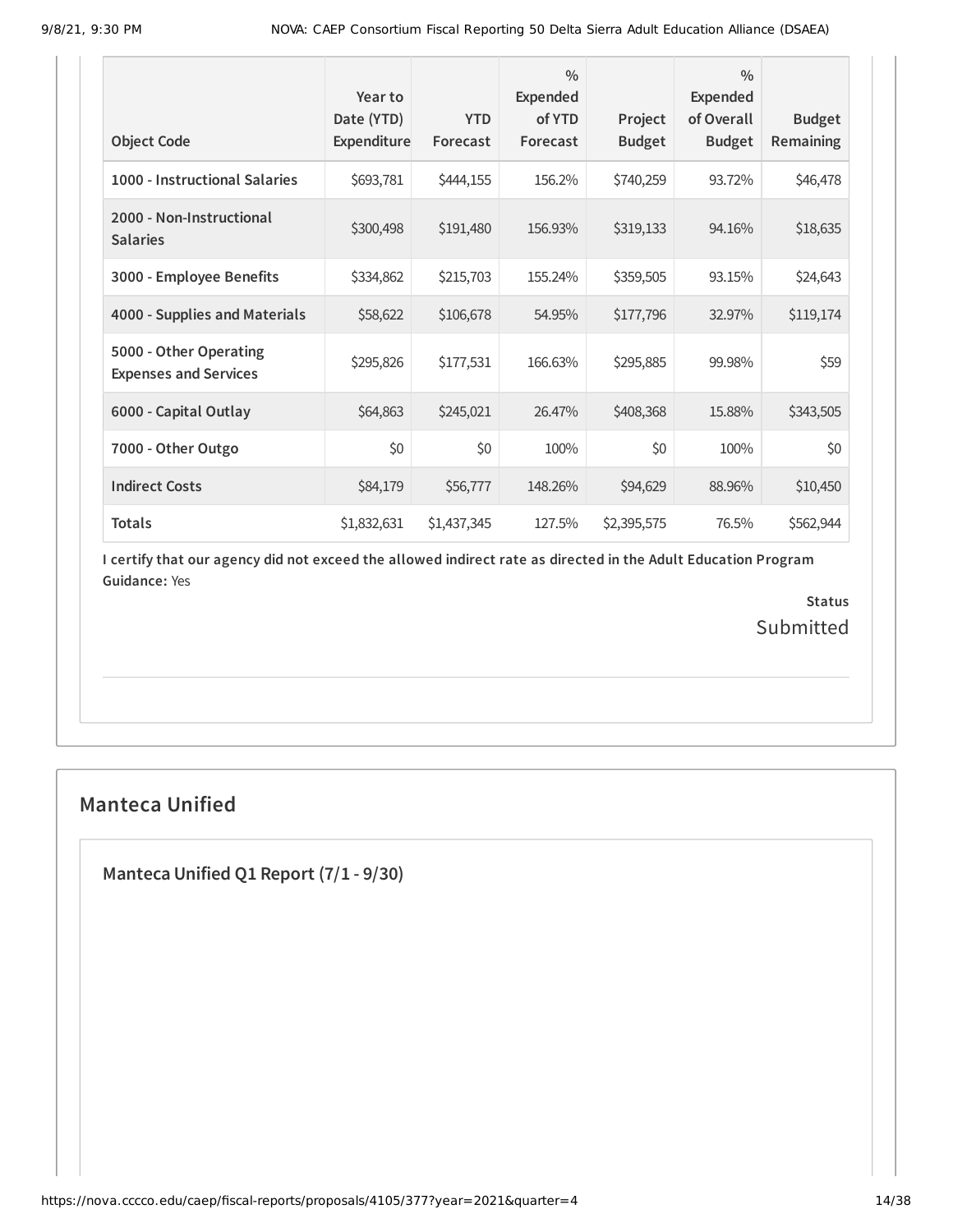|                                                        | Year to<br>Date (YTD) | <b>YTD</b> | $\frac{0}{0}$<br>Expended<br>of YTD | Project       | $\frac{0}{0}$<br><b>Expended</b><br>of Overall | <b>Budget</b> |
|--------------------------------------------------------|-----------------------|------------|-------------------------------------|---------------|------------------------------------------------|---------------|
| <b>Object Code</b>                                     | Expenditure           | Forecast   | Forecast                            | <b>Budget</b> | <b>Budget</b>                                  | Remaining     |
| 1000 - Instructional Salaries                          | \$82,549              | \$64,939   | 127.12%                             | \$649,393     | 12.71%                                         | \$566,844     |
| 2000 - Non-Instructional<br><b>Salaries</b>            | \$75,047              | \$66,357   | 113.1%                              | \$331,786     | 22.62%                                         | \$256,739     |
| 3000 - Employee Benefits                               | \$42,144              | \$35,330   | 119.29%                             | \$294,419     | 14.31%                                         | \$252,275     |
| 4000 - Supplies and Materials                          | \$20,041              | \$262,325  | 7.64%                               | \$819,765     | 2.44%                                          | \$799,724     |
| 5000 - Other Operating<br><b>Expenses and Services</b> | \$37,151              | \$63,938   | 58.11%                              | \$182,679     | 20.34%                                         | \$145,528     |
| 6000 - Capital Outlay                                  | \$0                   | \$0        | 100%                                | \$250,000     | $0\%$                                          | \$250,000     |
| 7000 - Other Outgo                                     | \$0                   | \$0        | 100%                                | \$0           | 100%                                           | \$0           |
| <b>Indirect Costs</b>                                  | \$11,244              | \$25,400   | 44.27%                              | \$127,000     | 8.85%                                          | \$115,756     |
| <b>Totals</b>                                          | \$268,176             | \$518,289  | 51.74%                              | \$2,655,042   | 10.1%                                          | \$2,386,866   |

None Needed. Low expenditures due to COVID19

## **Status** Submitted

## **Manteca Unified Q2 Report (10/1 - 12/31)**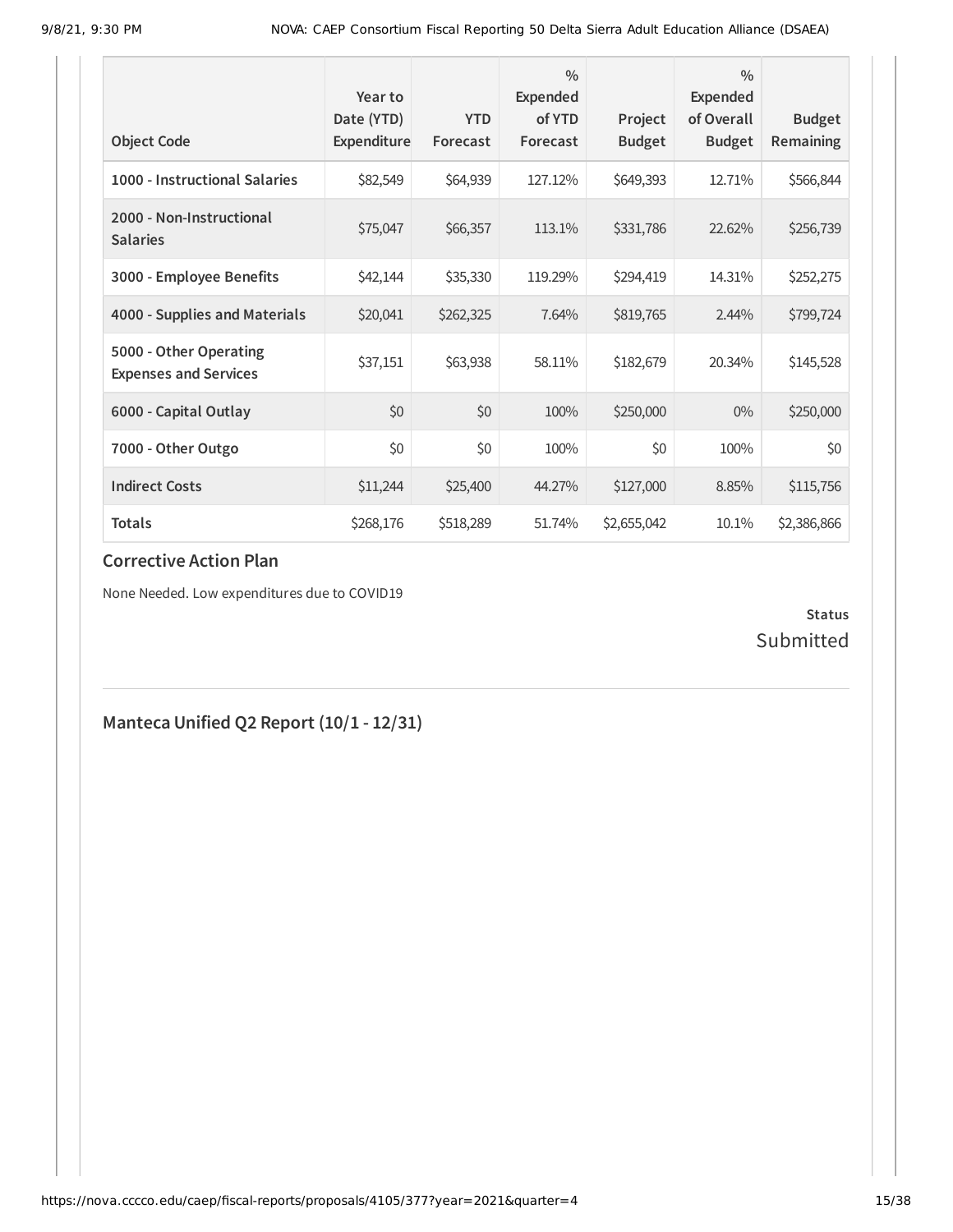| <b>Object Code</b>                                     | Year to<br>Date (YTD)<br>Expenditure | <b>YTD</b><br>Forecast | $\frac{0}{0}$<br><b>Expended</b><br>of YTD<br>Forecast | Project<br><b>Budget</b> | $\frac{0}{0}$<br><b>Expended</b><br>of Overall<br><b>Budget</b> | <b>Budget</b><br><b>Remaining</b> |
|--------------------------------------------------------|--------------------------------------|------------------------|--------------------------------------------------------|--------------------------|-----------------------------------------------------------------|-----------------------------------|
| 1000 - Instructional Salaries                          | \$224,842                            | \$240,275              | 93.58%                                                 | \$649,393                | 34.62%                                                          | \$424,551                         |
| 2000 - Non-Instructional<br><b>Salaries</b>            | \$173,748                            | \$142,668              | 121.78%                                                | \$331,786                | 52.37%                                                          | \$158,038                         |
| 3000 - Employee Benefits                               | \$101,457                            | \$120,712              | 84.05%                                                 | \$294,419                | 34.46%                                                          | \$192,962                         |
| 4000 - Supplies and Materials                          | \$103,323                            | \$442,673              | 23.34%                                                 | \$819,765                | 12.6%                                                           | \$716,442                         |
| 5000 - Other Operating<br><b>Expenses and Services</b> | \$66,868                             | \$115,088              | 58.1%                                                  | \$182,679                | 36.6%                                                           | \$115,811                         |
| 6000 - Capital Outlay                                  | \$0                                  | \$125,000              | $0\%$                                                  | \$250,000                | $0\%$                                                           | \$250,000                         |
| 7000 - Other Outgo                                     | \$0                                  | \$0                    | 100%                                                   | \$0                      | 100%                                                            | \$0                               |
| <b>Indirect Costs</b>                                  | \$29,515                             | \$50,800               | 58.1%                                                  | \$127,000                | 23.24%                                                          | \$97,485                          |
| <b>Totals</b>                                          | \$699,753                            | \$1,237,216            | 56.56%                                                 | \$2,655,042              | 26.36%                                                          | \$1,955,289                       |

None needed. Low expenditures due to COVID19.

**Status** Submitted

## **Allocation Year Closeout: 2018-19**

I have reviewed the financial reports for my agency and confirm that all funds for this allocation year have been spent.

**2018-19 Reverted Funds:**

\$0

**2018-19 Status** Closed

**Submitting Authority** Mr. Brad Harrison, Principal

**Manteca Unified Q3 Report (1/1 - 3/31)**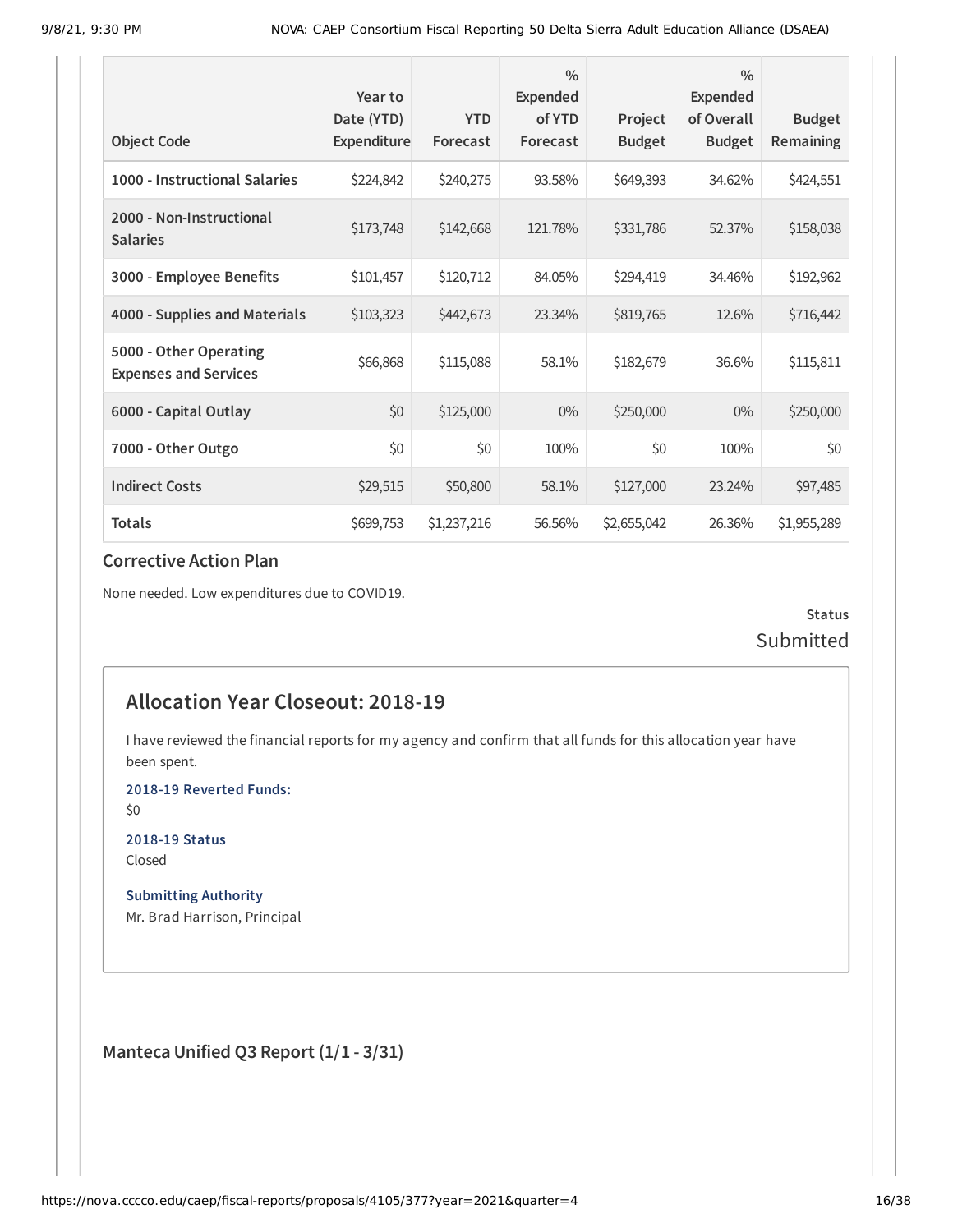| <b>Object Code</b>                                     | Year to<br>Date (YTD)<br><b>Expenditure</b> | <b>YTD</b><br>Forecast | $\frac{0}{0}$<br><b>Expended</b><br>of YTD<br>Forecast | Project<br><b>Budget</b> | $\frac{0}{0}$<br>Expended<br>of Overall<br><b>Budget</b> | <b>Budget</b><br>Remaining |
|--------------------------------------------------------|---------------------------------------------|------------------------|--------------------------------------------------------|--------------------------|----------------------------------------------------------|----------------------------|
| 1000 - Instructional Salaries                          | \$355,025                                   | \$396,130              | 89.62%                                                 | \$649,393                | 54.67%                                                   | \$294,368                  |
| 2000 - Non-Instructional<br><b>Salaries</b>            | \$272,980                                   | \$235,568              | 115.88%                                                | \$331,786                | 82.28%                                                   | \$58,806                   |
| 3000 - Employee Benefits                               | \$157,851                                   | \$209,037              | 75.51%                                                 | \$294,419                | 53.61%                                                   | \$136,568                  |
| 4000 - Supplies and Materials                          | \$190,153                                   | \$639,417              | 29.74%                                                 | \$819,765                | 23.2%                                                    | \$629,612                  |
| 5000 - Other Operating<br><b>Expenses and Services</b> | \$82,274                                    | \$146,143              | 56.3%                                                  | \$182,679                | 45.04%                                                   | \$100,405                  |
| 6000 - Capital Outlay                                  | \$31,219                                    | \$187,500              | 16.65%                                                 | \$250,000                | 12.49%                                                   | \$218,781                  |
| 7000 - Other Outgo                                     | \$0                                         | \$0                    | 100%                                                   | \$0                      | 100%                                                     | \$0                        |
| <b>Indirect Costs</b>                                  | \$39,039                                    | \$76,200               | 51.23%                                                 | \$127,000                | 30.74%                                                   | \$87,961                   |
| <b>Totals</b>                                          | \$1,128,541                                 | \$1,889,995            | 59.71%                                                 | \$2,655,042              | 42.51%                                                   | \$1,526,501                |

Expenditure did not fall below the target.

## **Status** Submitted

**Manteca Unified Q4 Report (4/1 - 6/30)**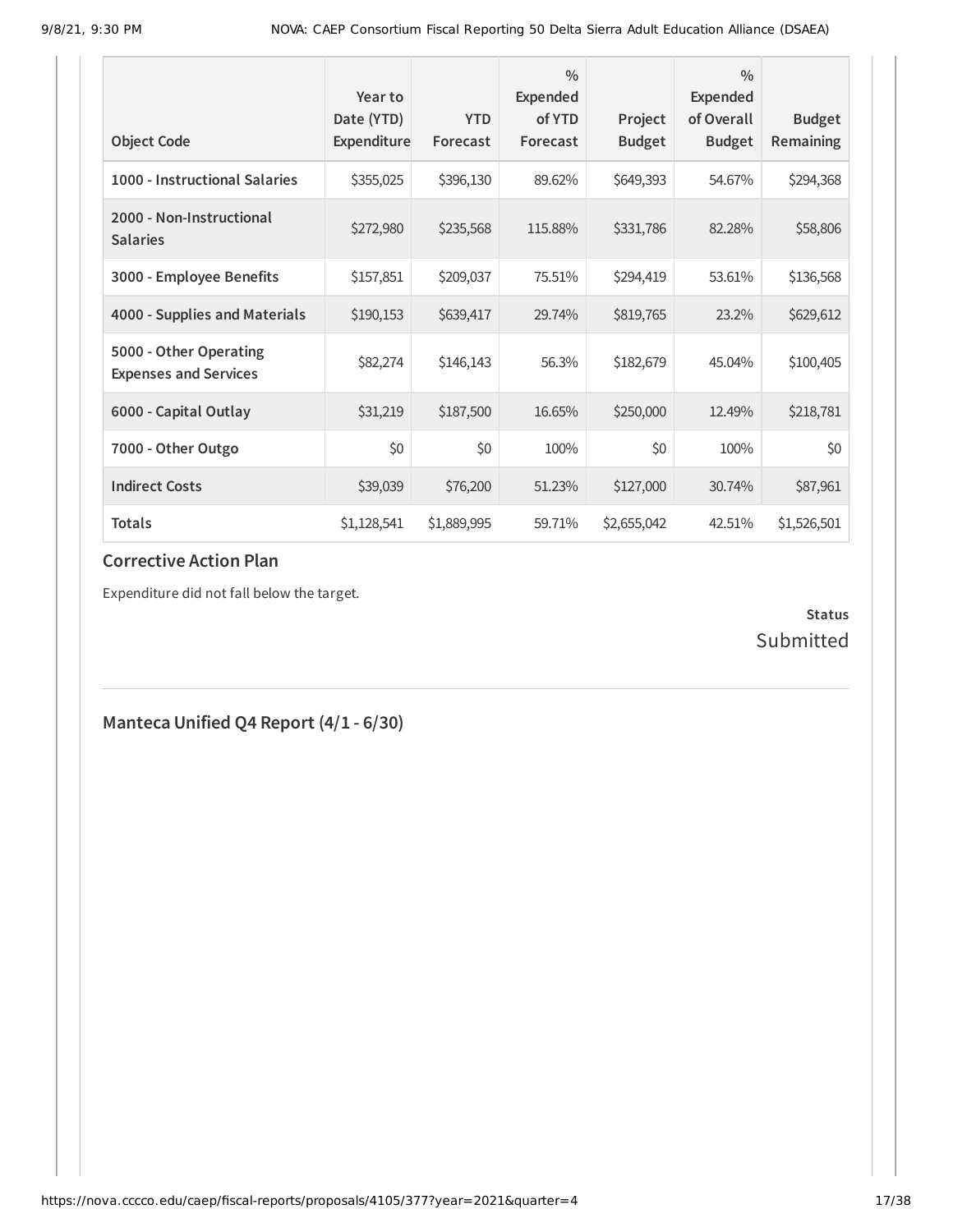| <b>Object Code</b>                                     | Year to<br>Date (YTD)<br>Expenditure | <b>YTD</b><br>Forecast | $\frac{0}{0}$<br>Expended<br>of YTD<br>Forecast | Project<br><b>Budget</b> | $\frac{0}{0}$<br>Expended<br>of Overall<br><b>Budget</b> | <b>Budget</b><br>Remaining |
|--------------------------------------------------------|--------------------------------------|------------------------|-------------------------------------------------|--------------------------|----------------------------------------------------------|----------------------------|
| 1000 - Instructional Salaries                          | \$485,420                            | \$649,393              | 74.75%                                          | \$649,393                | 74.75%                                                   | \$163,973                  |
| 2000 - Non-Instructional<br><b>Salaries</b>            | \$393,471                            | \$331,786              | 118.59%                                         | \$331,786                | 118.59%                                                  | $\sqrt{1} - $61,685$       |
| 3000 - Employee Benefits                               | \$218,117                            | \$294,419              | 74.08%                                          | \$294,419                | 74.08%                                                   | \$76,302                   |
| 4000 - Supplies and Materials                          | \$305,281                            | \$819,765              | 37.24%                                          | \$819,765                | 37.24%                                                   | \$514,484                  |
| 5000 - Other Operating<br><b>Expenses and Services</b> | \$116,017                            | \$182,679              | 63.51%                                          | \$182,679                | 63.51%                                                   | \$66,662                   |
| 6000 - Capital Outlay                                  | \$31,219                             | \$250,000              | 12.49%                                          | \$250,000                | 12.49%                                                   | \$218,781                  |
| 7000 - Other Outgo                                     | \$0                                  | \$0                    | 100%                                            | \$0                      | 100%                                                     | \$0                        |
| <b>Indirect Costs</b>                                  | \$67,109                             | \$127,000              | 52.84%                                          | \$127,000                | 52.84%                                                   | \$59,891                   |
| <b>Totals</b>                                          | \$1,616,634                          | \$2,655,042            | 60.89%                                          | \$2,655,042              | 60.89%                                                   | \$1,038,408                |

> **Status** Submitted

## **River Delta Joint Unified**

**River Delta Joint Unified Q1 Report (7/1 - 9/30)**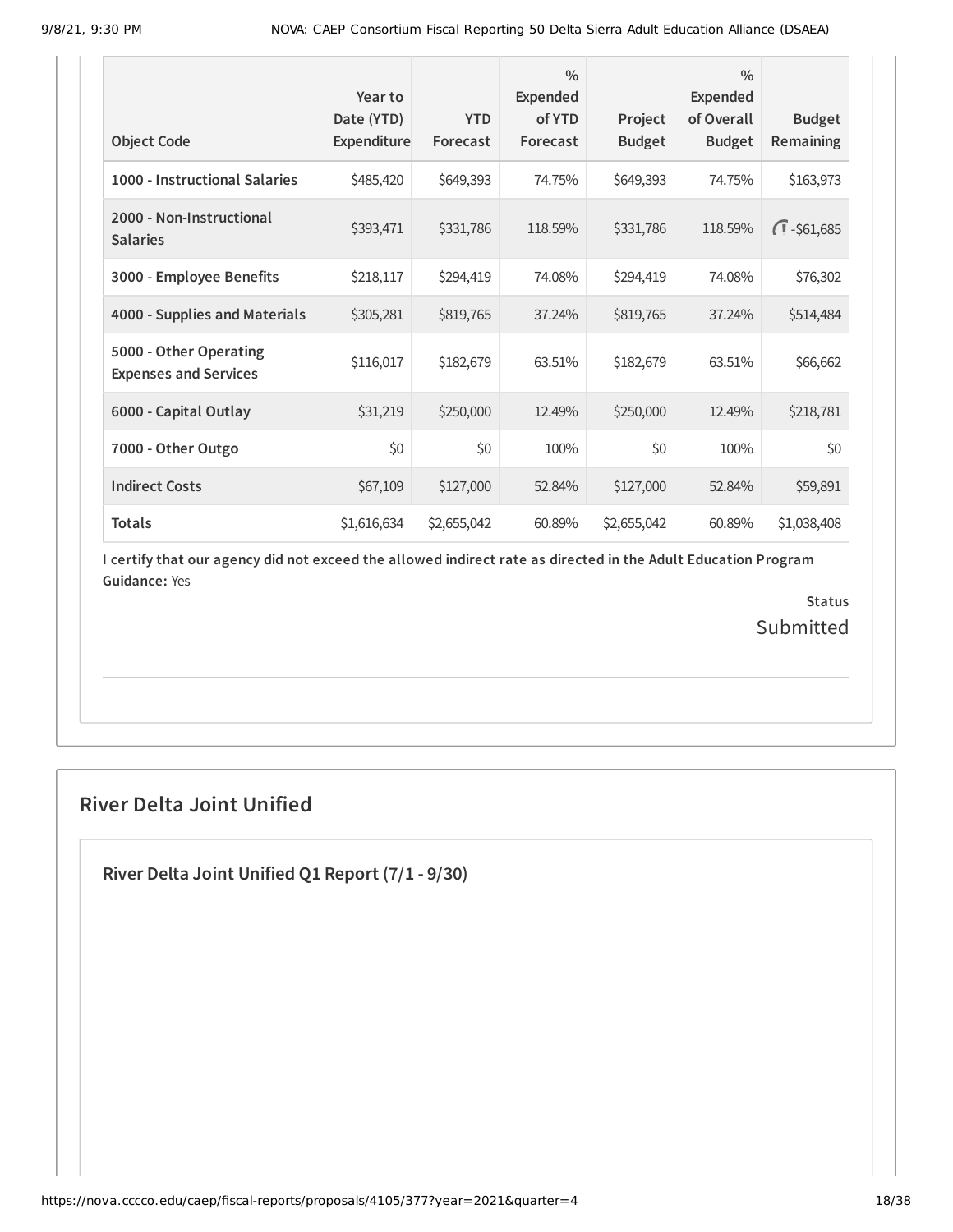| <b>Object Code</b>                                     | Year to<br>Date (YTD)<br>Expenditure | <b>YTD</b><br>Forecast | $\frac{0}{0}$<br>Expended<br>of YTD<br>Forecast | Project<br><b>Budget</b> | $\frac{0}{0}$<br>Expended<br>of Overall<br><b>Budget</b> | <b>Budget</b><br>Remaining |
|--------------------------------------------------------|--------------------------------------|------------------------|-------------------------------------------------|--------------------------|----------------------------------------------------------|----------------------------|
| 1000 - Instructional Salaries                          | \$1,435                              | \$10,000               | 14.35%                                          | \$40,000                 | 3.59%                                                    | \$38,565                   |
| 2000 - Non-Instructional<br><b>Salaries</b>            | \$2,615                              | \$5,044                | 51.84%                                          | \$20,176                 | 12.96%                                                   | \$17,561                   |
| 3000 - Employee Benefits                               | \$1,328                              | \$3,750                | 35.41%                                          | \$15,000                 | 8.85%                                                    | \$13,672                   |
| 4000 - Supplies and Materials                          | \$1,368                              | \$14,364               | 9.52%                                           | \$57,456                 | 2.38%                                                    | \$56,088                   |
| 5000 - Other Operating<br><b>Expenses and Services</b> | \$3,785                              | \$750                  | 504.67%                                         | \$3,000                  | 126.17%                                                  | $\sqrt{1} - $785$          |
| 6000 - Capital Outlay                                  | \$0                                  | \$0                    | 100%                                            | \$0                      | 100%                                                     | \$0                        |
| 7000 - Other Outgo                                     | \$0                                  | \$0                    | 100%                                            | \$0                      | 100%                                                     | \$0                        |
| <b>Indirect Costs</b>                                  | \$0                                  | \$1,189                | $0\%$                                           | \$4,757                  | $0\%$                                                    | \$4,757                    |
| <b>Totals</b>                                          | \$10,531                             | \$35,097               | 30.01%                                          | \$140,389                | 7.5%                                                     | \$129,858                  |

lower expenditures due to COVID 19.

## **Status** Submitted

## **River Delta Joint Unified Q2 Report (10/1 - 12/31)**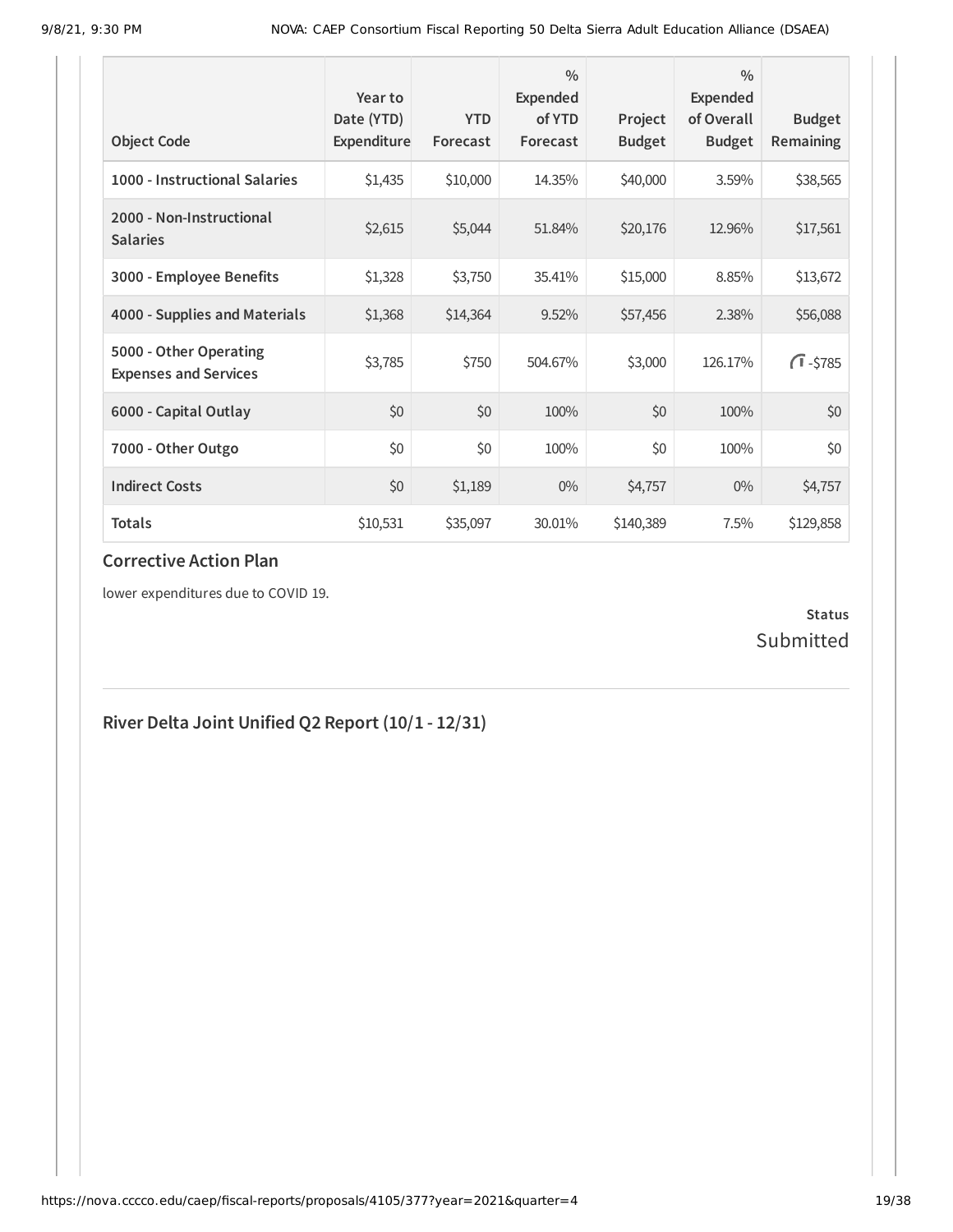| <b>Object Code</b>                                     | Year to<br>Date (YTD)<br>Expenditure | <b>YTD</b><br>Forecast | $\frac{0}{0}$<br>Expended<br>of YTD<br>Forecast | Project<br><b>Budget</b> | $\frac{0}{0}$<br><b>Expended</b><br>of Overall<br><b>Budget</b> | <b>Budget</b><br>Remaining |
|--------------------------------------------------------|--------------------------------------|------------------------|-------------------------------------------------|--------------------------|-----------------------------------------------------------------|----------------------------|
| 1000 - Instructional Salaries                          | \$4,792                              | \$10,000               | 47.92%                                          | \$40,000                 | 11.98%                                                          | \$35,208                   |
| 2000 - Non-Instructional<br><b>Salaries</b>            | \$3,510                              | \$5,044                | 69.59%                                          | \$20,176                 | 17.4%                                                           | \$16,666                   |
| 3000 - Employee Benefits                               | \$2,221                              | \$3,750                | 59.23%                                          | \$15,000                 | 14.81%                                                          | \$12,779                   |
| 4000 - Supplies and Materials                          | \$2,041                              | \$14,364               | 14.21%                                          | \$57,456                 | 3.55%                                                           | \$55,415                   |
| 5000 - Other Operating<br><b>Expenses and Services</b> | \$15,485                             | \$750                  | 2,064.67%                                       | \$3,000                  | 516.17%                                                         | $\sqrt{1} - $12,485$       |
| 6000 - Capital Outlay                                  | \$0                                  | \$0                    | 100%                                            | \$0                      | 100%                                                            | \$0                        |
| 7000 - Other Outgo                                     | \$0                                  | \$0                    | 100%                                            | \$0                      | 100%                                                            | \$0                        |
| <b>Indirect Costs</b>                                  | \$0                                  | \$1,189                | $0\%$                                           | \$4,757                  | $0\%$                                                           | \$4,757                    |
| <b>Totals</b>                                          | \$28,049                             | \$35,097               | 79.92%                                          | \$140,389                | 19.98%                                                          | \$112,340                  |

This expenditure fell below target because our travel and conferences have been greatly limited due to the pandemic. **Summary of Activities:**

Wind River Adult school continues to provide ESL and High School Diploma classes.

**Status** Submitted

## **Allocation Year Closeout: 2018-19**

I have reviewed the financial reports for my agency and confirm that all funds for this allocation year have been spent.

**2018-19 Reverted Funds:**

\$0

**2018-19 Status** Closed

**Submitting Authority** Nicholas Casey

**River Delta Joint Unified Q3 Report (1/1 - 3/31)**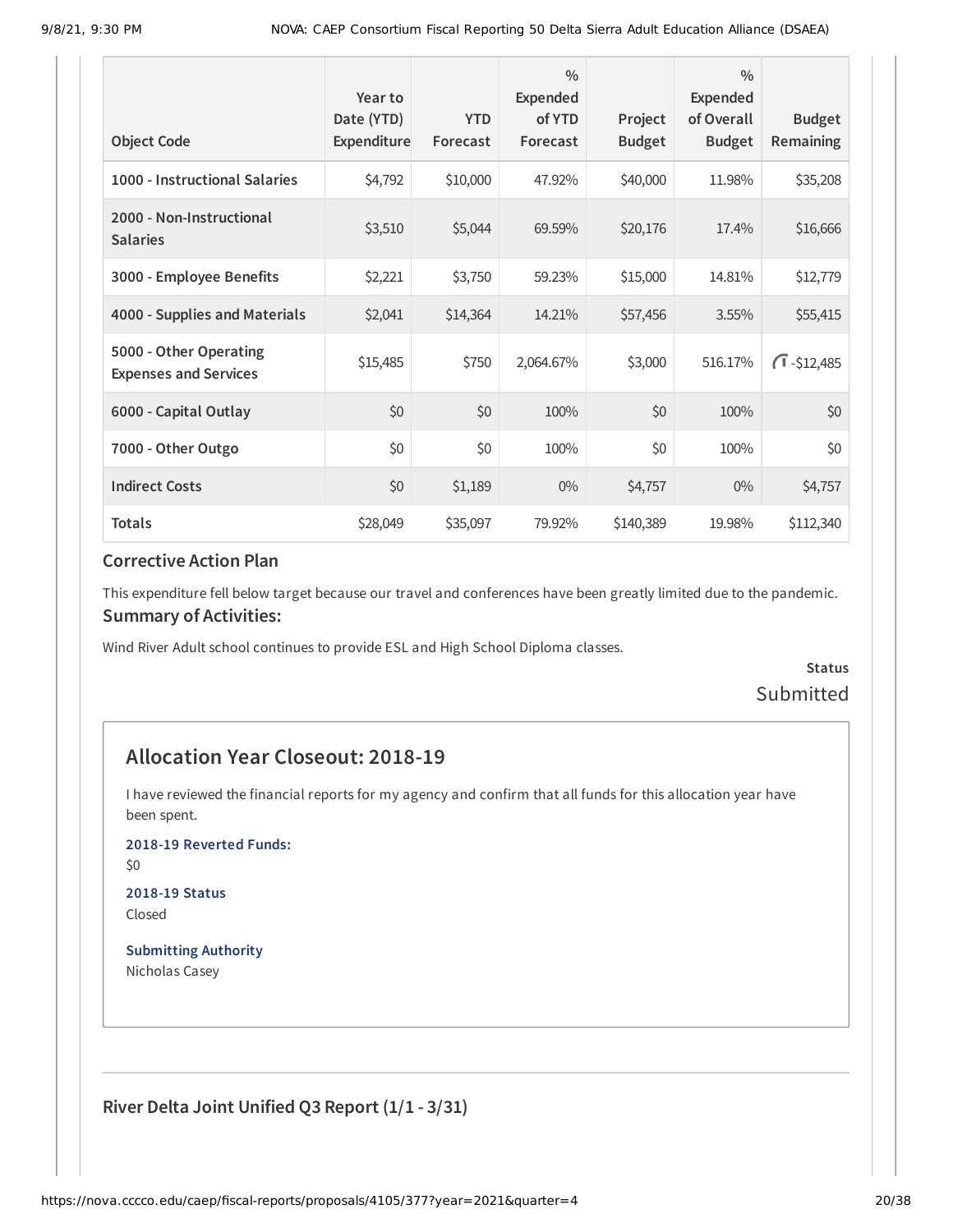| <b>Object Code</b>                                     | Year to<br>Date (YTD)<br>Expenditure | <b>YTD</b><br>Forecast | $\frac{0}{0}$<br><b>Expended</b><br>of YTD<br>Forecast | Project<br><b>Budget</b> | $\frac{0}{0}$<br><b>Expended</b><br>of Overall<br><b>Budget</b> | <b>Budget</b><br>Remaining |
|--------------------------------------------------------|--------------------------------------|------------------------|--------------------------------------------------------|--------------------------|-----------------------------------------------------------------|----------------------------|
| 1000 - Instructional Salaries                          | \$8,918                              | \$10,000               | 89.18%                                                 | \$40,000                 | 22.3%                                                           | \$31,082                   |
| 2000 - Non-Instructional<br><b>Salaries</b>            | \$7,086                              | \$5,044                | 140.48%                                                | \$20,176                 | 35.12%                                                          | \$13,090                   |
| 3000 - Employee Benefits                               | \$4,446                              | \$3,750                | 118.56%                                                | \$15,000                 | 29.64%                                                          | \$10,554                   |
| 4000 - Supplies and Materials                          | \$2,348                              | \$14,364               | 16.35%                                                 | \$57,456                 | 4.09%                                                           | \$55,108                   |
| 5000 - Other Operating<br><b>Expenses and Services</b> | \$17,136                             | \$750                  | 2,284.8%                                               | \$3,000                  | 571.2%                                                          | $\sqrt{1} - $14,136$       |
| 6000 - Capital Outlay                                  | \$0                                  | \$0                    | 100%                                                   | \$0                      | 100%                                                            | \$0                        |
| 7000 - Other Outgo                                     | \$0                                  | \$0                    | 100%                                                   | \$0                      | 100%                                                            | \$0                        |
| <b>Indirect Costs</b>                                  | \$0                                  | \$1,189                | $0\%$                                                  | \$4,757                  | $0\%$                                                           | \$4,757                    |
| <b>Totals</b>                                          | \$39,934                             | \$35,097               | 113.78%                                                | \$140,389                | 28.45%                                                          | \$100,455                  |

This expenditure fell below target because our travel and conferences have been greatly limited due to the pandemic. **Summary of Activities:**

Wind River continues to provide ESL and High School Diploma classes.

**Status** Submitted

## **River Delta Joint Unified Q4 Report (4/1 - 6/30)**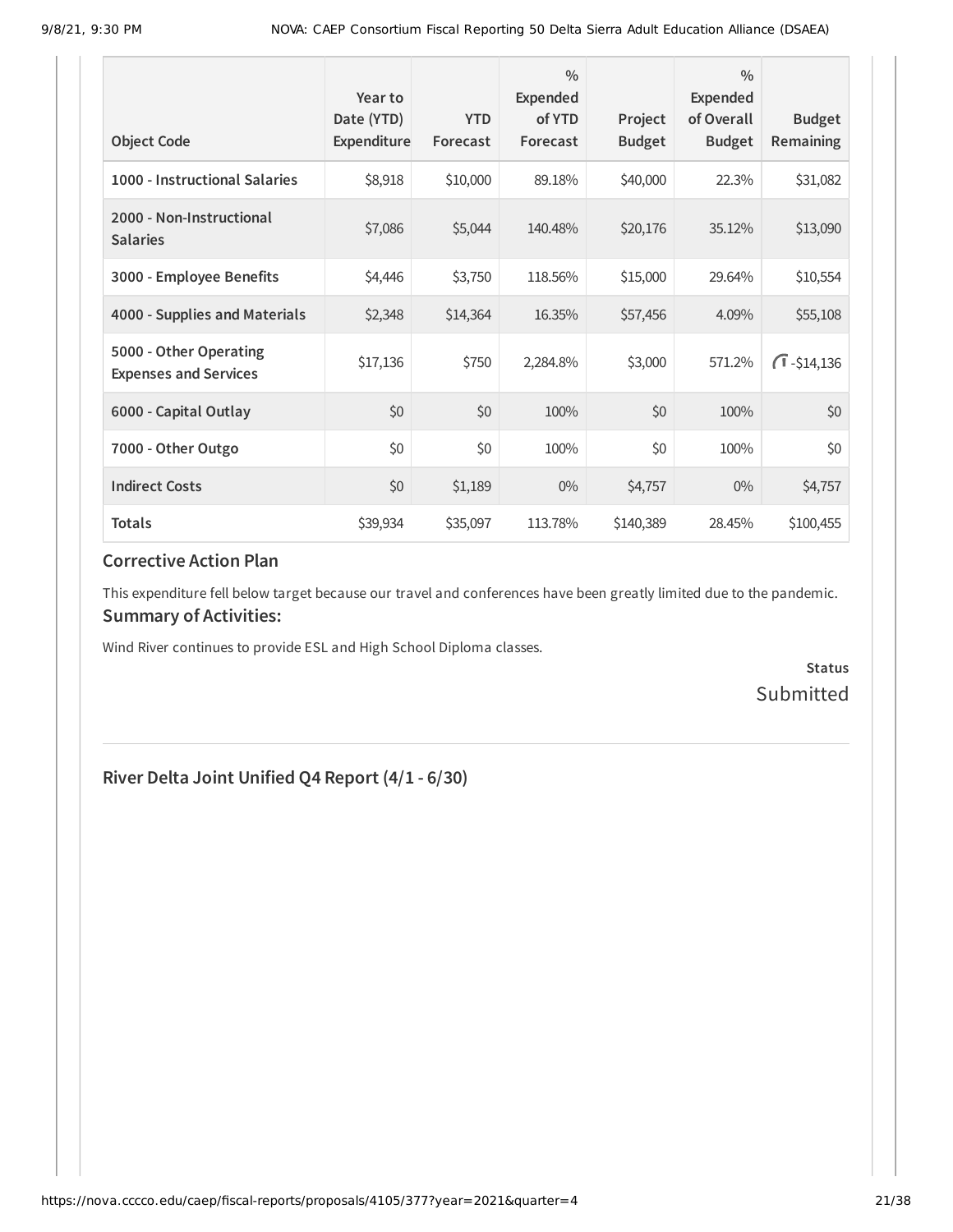| <b>Object Code</b>                                     | Year to<br>Date (YTD)<br>Expenditure | <b>YTD</b><br>Forecast | $\frac{0}{0}$<br>Expended<br>of YTD<br>Forecast | Project<br><b>Budget</b> | $\frac{0}{0}$<br><b>Expended</b><br>of Overall<br><b>Budget</b> | <b>Budget</b><br>Remaining |
|--------------------------------------------------------|--------------------------------------|------------------------|-------------------------------------------------|--------------------------|-----------------------------------------------------------------|----------------------------|
| 1000 - Instructional Salaries                          | \$13,079                             | \$10,000               | 130.79%                                         | \$40,000                 | 32.7%                                                           | \$26,921                   |
| 2000 - Non-Instructional<br><b>Salaries</b>            | \$10,959                             | \$5,044                | 217.27%                                         | \$20,176                 | 54.32%                                                          | \$9,217                    |
| 3000 - Employee Benefits                               | \$6,756                              | \$3,750                | 180.16%                                         | \$15,000                 | 45.04%                                                          | \$8,244                    |
| 4000 - Supplies and Materials                          | \$5,831                              | \$14,364               | 40.59%                                          | \$57,456                 | 10.15%                                                          | \$51,625                   |
| 5000 - Other Operating<br><b>Expenses and Services</b> | \$31,393                             | \$750                  | 4,185.73%                                       | \$3,000                  | 1,046.43%                                                       | $\sqrt{1} - $28,393$       |
| 6000 - Capital Outlay                                  | \$0                                  | \$0                    | 100%                                            | \$0                      | 100%                                                            | \$0                        |
| 7000 - Other Outgo                                     | \$0                                  | \$0                    | 100%                                            | \$0                      | 100%                                                            | \$0                        |
| <b>Indirect Costs</b>                                  | \$2,428                              | \$1,189                | 204.16%                                         | \$4,757                  | 51.04%                                                          | \$2,329                    |
| <b>Totals</b>                                          | \$70,446                             | \$35,097               | 200.72%                                         | \$140,389                | 50.18%                                                          | \$69,943                   |

#### **Corrective Action Plan**

This expenditure fell below target because our travel and conferences have been greatly limited due to the pandemic. **Summary of Activities:**

Wind River continues to provide ESL and High School Diploma classes.

**Status Submitted** 

## **San Joaquin Co. Office of Education**

**San Joaquin Co.Office of Education Q1 Report (7/1 - 9/30)**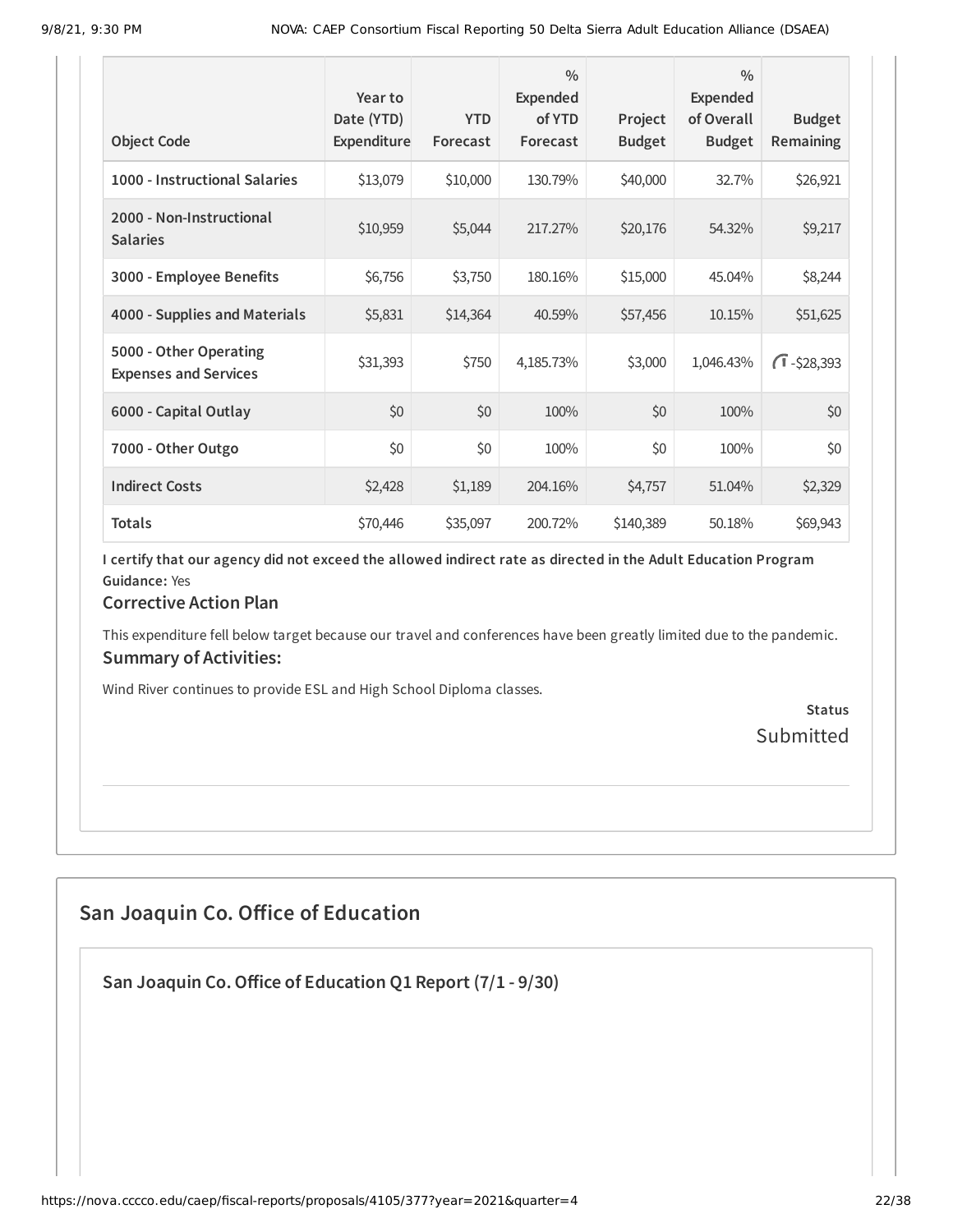| <b>Object Code</b>                                     | Year to<br>Date (YTD)<br>Expenditure | <b>YTD</b><br>Forecast | $\frac{0}{0}$<br>Expended<br>of YTD<br>Forecast | Project<br><b>Budget</b> | $\frac{0}{0}$<br><b>Expended</b><br>of Overall<br><b>Budget</b> | <b>Budget</b><br><b>Remaining</b> |
|--------------------------------------------------------|--------------------------------------|------------------------|-------------------------------------------------|--------------------------|-----------------------------------------------------------------|-----------------------------------|
| 1000 - Instructional Salaries                          | \$0                                  | \$0                    | 100%                                            | \$0                      | 100%                                                            | \$0                               |
| 2000 - Non-Instructional<br><b>Salaries</b>            | \$0                                  | \$0                    | 100%                                            | \$0                      | 100%                                                            | \$0                               |
| 3000 - Employee Benefits                               | \$0                                  | \$0                    | 100%                                            | \$0                      | 100%                                                            | \$0                               |
| 4000 - Supplies and Materials                          | \$0                                  | \$0                    | 100%                                            | \$27,660                 | $0\%$                                                           | \$27,660                          |
| 5000 - Other Operating<br><b>Expenses and Services</b> | \$0                                  | \$0                    | 100%                                            | \$17,322                 | $0\%$                                                           | \$17,322                          |
| 6000 - Capital Outlay                                  | \$0                                  | \$0                    | 100%                                            | \$67,953                 | $0\%$                                                           | \$67,953                          |
| 7000 - Other Outgo                                     | \$0                                  | \$0                    | 100%                                            | \$0                      | 100%                                                            | \$0                               |
| <b>Indirect Costs</b>                                  | \$0                                  | \$0                    | 100%                                            | \$2,249                  | $0\%$                                                           | \$2,249                           |
| <b>Totals</b>                                          | \$0                                  | \$0                    | 100%                                            | \$115,184                | $0\%$                                                           | \$115,184                         |

Expenditures fell below target due to COVID 19.

## **Status** Submitted

**San Joaquin Co.Office of Education Q2 Report (10/1 - 12/31)**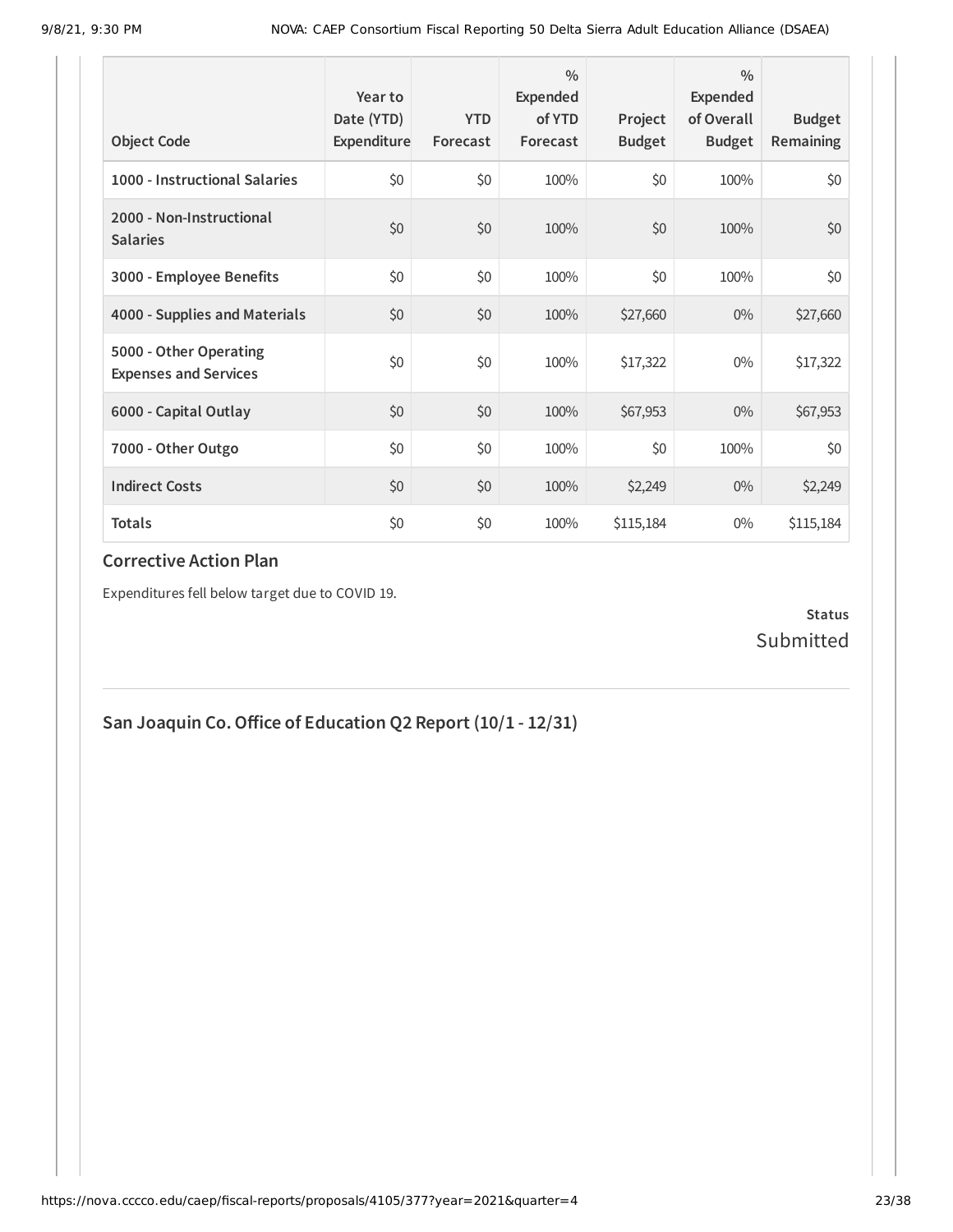| <b>Object Code</b>                                     | Year to<br>Date (YTD)<br>Expenditure | <b>YTD</b><br>Forecast | $\frac{0}{0}$<br>Expended<br>of YTD<br>Forecast | Project<br><b>Budget</b> | $\frac{0}{0}$<br><b>Expended</b><br>of Overall<br><b>Budget</b> | <b>Budget</b><br><b>Remaining</b> |
|--------------------------------------------------------|--------------------------------------|------------------------|-------------------------------------------------|--------------------------|-----------------------------------------------------------------|-----------------------------------|
| 1000 - Instructional Salaries                          | \$0                                  | \$0                    | 100%                                            | \$0                      | 100%                                                            | \$0                               |
| 2000 - Non-Instructional<br><b>Salaries</b>            | \$0                                  | \$0                    | 100%                                            | \$0                      | 100%                                                            | \$0                               |
| 3000 - Employee Benefits                               | \$0                                  | \$0                    | 100%                                            | \$0                      | 100%                                                            | \$0                               |
| 4000 - Supplies and Materials                          | \$0                                  | \$9,128                | $0\%$                                           | \$27,660                 | $0\%$                                                           | \$27,660                          |
| 5000 - Other Operating<br><b>Expenses and Services</b> | \$6,708                              | \$5,716                | 117.35%                                         | \$17,322                 | 38.73%                                                          | \$10,614                          |
| 6000 - Capital Outlay                                  | \$0                                  | \$22,424               | $0\%$                                           | \$67,953                 | $0\%$                                                           | \$67,953                          |
| 7000 - Other Outgo                                     | \$0                                  | \$0                    | 100%                                            | \$0                      | 100%                                                            | \$0                               |
| <b>Indirect Costs</b>                                  | \$335                                | \$742                  | 45.14%                                          | \$2,249                  | 14.9%                                                           | \$1,914                           |
| <b>Totals</b>                                          | \$7,043                              | \$38,011               | 18.53%                                          | \$115,184                | 6.11%                                                           | \$108,141                         |

The SJCOE is working on spending down the funds based on the annual and three-year plan. All activities align with the annual three-year plan.

## **Status** Submitted

## **Allocation Year Closeout: 2018-19**

I have reviewed the financial reports for my agency and confirm that all funds for this allocation year have been spent.

**2018-19 Reverted Funds:**

\$0

**2018-19 Status** Closed

**Submitting Authority** Tony Damele, Coordinator

**San Joaquin Co.Office of Education Q3 Report (1/1 - 3/31)**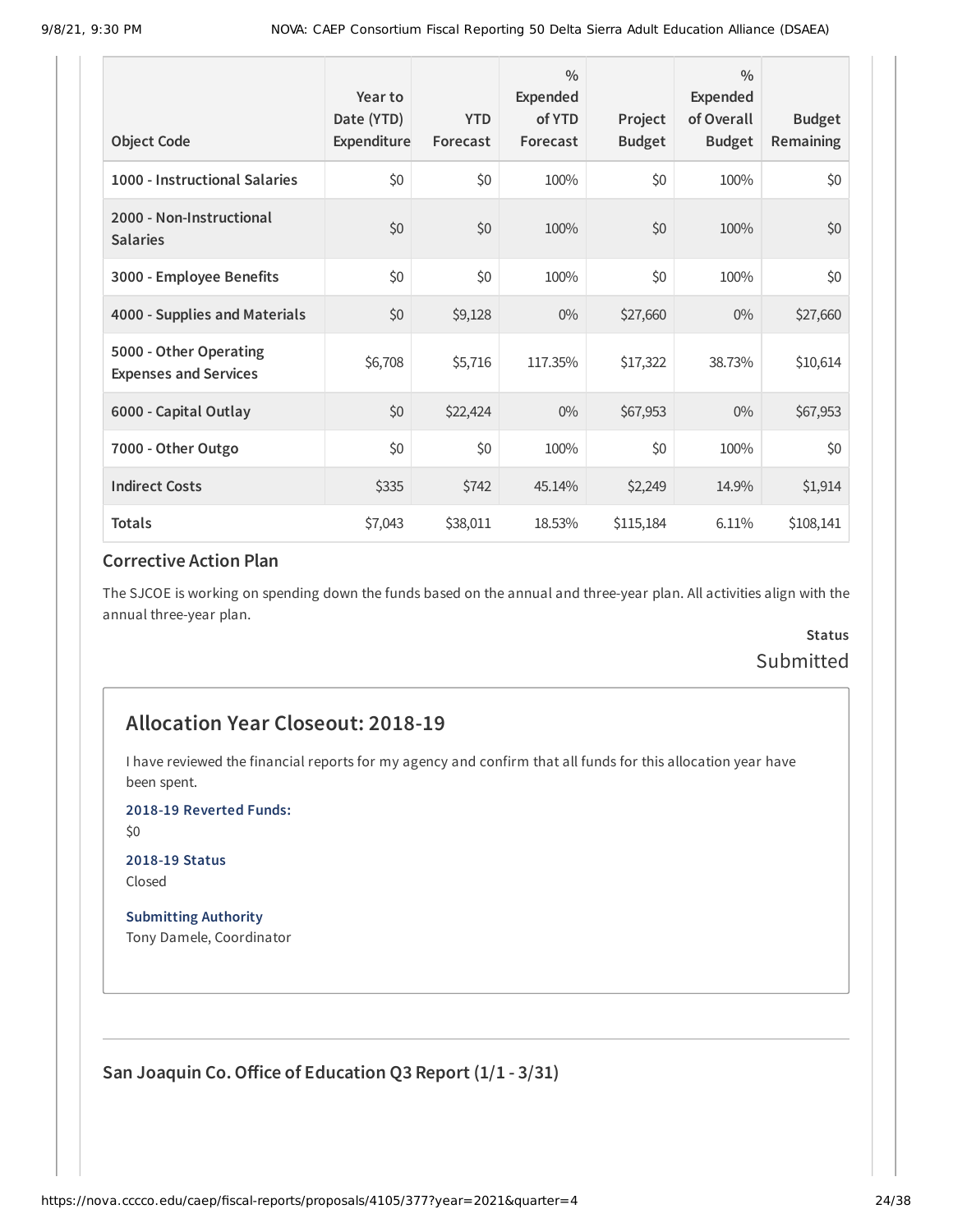| <b>Object Code</b>                                     | Year to<br>Date (YTD)<br>Expenditure | <b>YTD</b><br>Forecast | $\frac{0}{0}$<br><b>Expended</b><br>of YTD<br>Forecast | Project<br><b>Budget</b> | $\frac{0}{0}$<br><b>Expended</b><br>of Overall<br><b>Budget</b> | <b>Budget</b><br>Remaining |
|--------------------------------------------------------|--------------------------------------|------------------------|--------------------------------------------------------|--------------------------|-----------------------------------------------------------------|----------------------------|
| 1000 - Instructional Salaries                          | \$0                                  | \$0                    | 100%                                                   | \$0                      | 100%                                                            | \$0                        |
| 2000 - Non-Instructional<br><b>Salaries</b>            | \$0                                  | \$0                    | 100%                                                   | \$0                      | 100%                                                            | \$0                        |
| 3000 - Employee Benefits                               | \$0                                  | \$0                    | 100%                                                   | \$0                      | 100%                                                            | \$0                        |
| 4000 - Supplies and Materials                          | \$24,677                             | \$9,128                | 270.35%                                                | \$27,660                 | 89.22%                                                          | \$2,983                    |
| 5000 - Other Operating<br><b>Expenses and Services</b> | \$10,299                             | \$5,716                | 180.17%                                                | \$17,322                 | 59.46%                                                          | \$7,023                    |
| 6000 - Capital Outlay                                  | \$0                                  | \$22,424               | $0\%$                                                  | \$67,953                 | $0\%$                                                           | \$67,953                   |
| 7000 - Other Outgo                                     | \$0                                  | \$0                    | 100%                                                   | \$0                      | 100%                                                            | \$0                        |
| <b>Indirect Costs</b>                                  | \$1,749                              | \$742                  | 235.66%                                                | \$2,249                  | 77.77%                                                          | \$500                      |
| <b>Totals</b>                                          | \$36,725                             | \$38,011               | 96.62%                                                 | \$115,184                | 31.88%                                                          | \$78,459                   |

It's taking vendors longer to get items to us due to covid. Therefore it is delaying the paying process. Items are in process and will arrive before the fiscal year ends.

> **Status** Submitted

**San Joaquin Co.Office of Education Q4 Report (4/1 - 6/30)**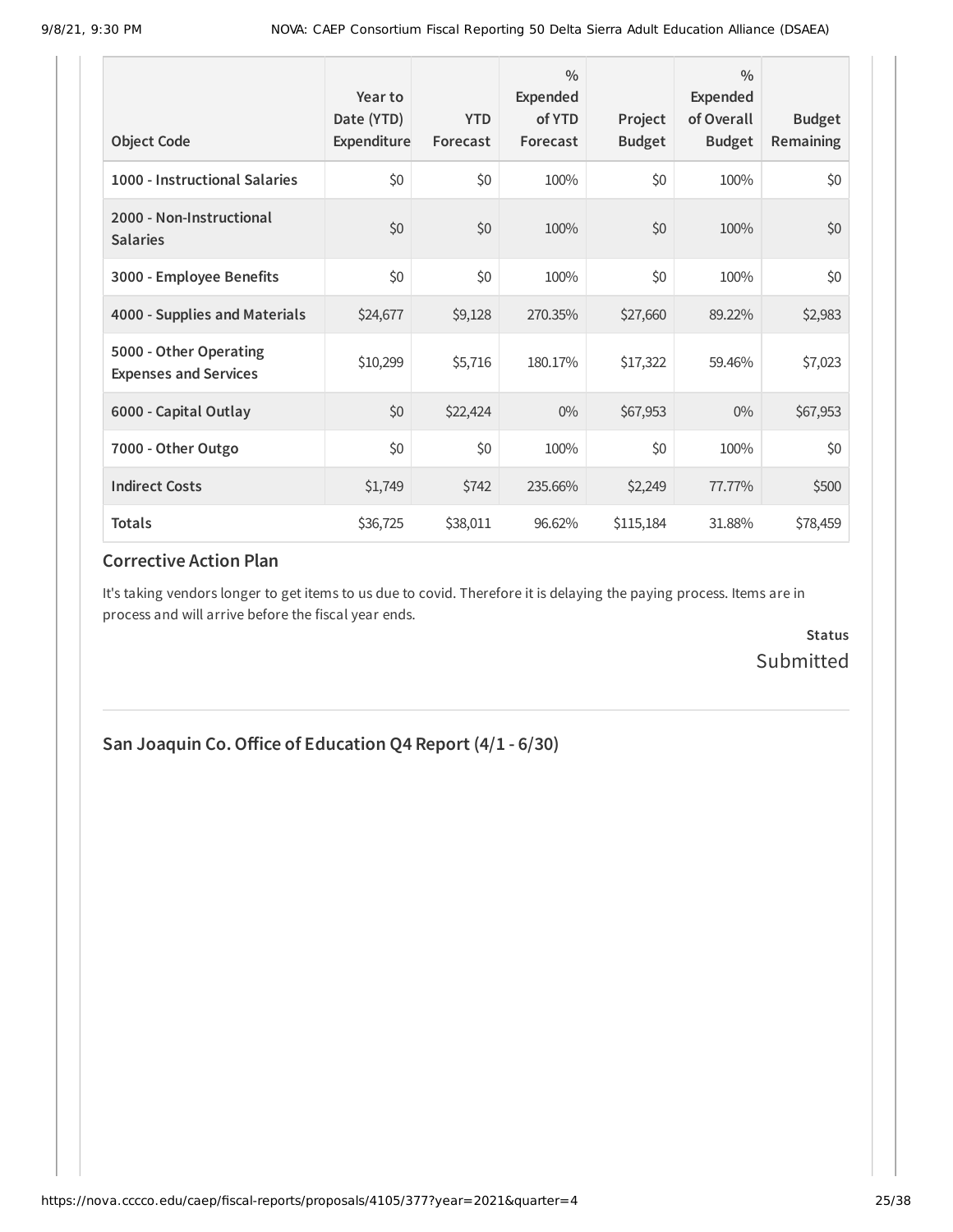| <b>Object Code</b>                                     | Year to<br>Date (YTD)<br>Expenditure | <b>YTD</b><br>Forecast | $\frac{0}{0}$<br><b>Expended</b><br>of YTD<br>Forecast | Project<br><b>Budget</b> | $\frac{0}{0}$<br><b>Expended</b><br>of Overall<br><b>Budget</b> | <b>Budget</b><br><b>Remaining</b> |
|--------------------------------------------------------|--------------------------------------|------------------------|--------------------------------------------------------|--------------------------|-----------------------------------------------------------------|-----------------------------------|
| 1000 - Instructional Salaries                          | \$0                                  | \$0                    | 100%                                                   | \$0                      | 100%                                                            | \$0                               |
| 2000 - Non-Instructional<br><b>Salaries</b>            | \$0                                  | \$0                    | 100%                                                   | \$0                      | 100%                                                            | \$0                               |
| 3000 - Employee Benefits                               | \$0                                  | \$0                    | 100%                                                   | \$0                      | 100%                                                            | \$0                               |
| 4000 - Supplies and Materials                          | \$26,306                             | \$9,404                | 279.72%                                                | \$27,660                 | 95.1%                                                           | \$1,354                           |
| 5000 - Other Operating<br><b>Expenses and Services</b> | \$16,744                             | \$5,716                | 292.92%                                                | \$17,322                 | 96.66%                                                          | \$578                             |
| 6000 - Capital Outlay                                  | \$9,619                              | \$23,104               | 41.63%                                                 | \$67,953                 | 14.16%                                                          | \$58,334                          |
| 7000 - Other Outgo                                     | \$0                                  | \$0                    | 100%                                                   | \$0                      | 100%                                                            | \$0                               |
| <b>Indirect Costs</b>                                  | \$2,153                              | \$765                  | 281.56%                                                | \$2,249                  | 95.73%                                                          | \$96                              |
| <b>Totals</b>                                          | \$54,822                             | \$38,989               | 140.61%                                                | \$115,184                | 47.6%                                                           | \$60,362                          |

#### **Corrective Action Plan**

The construction project has been delayed due to the backorder of materials and supplies

**Status** Submitted

## **San Joaquin Delta CCD**

**San Joaquin Delta CCD Q1 Report (7/1 - 9/30)**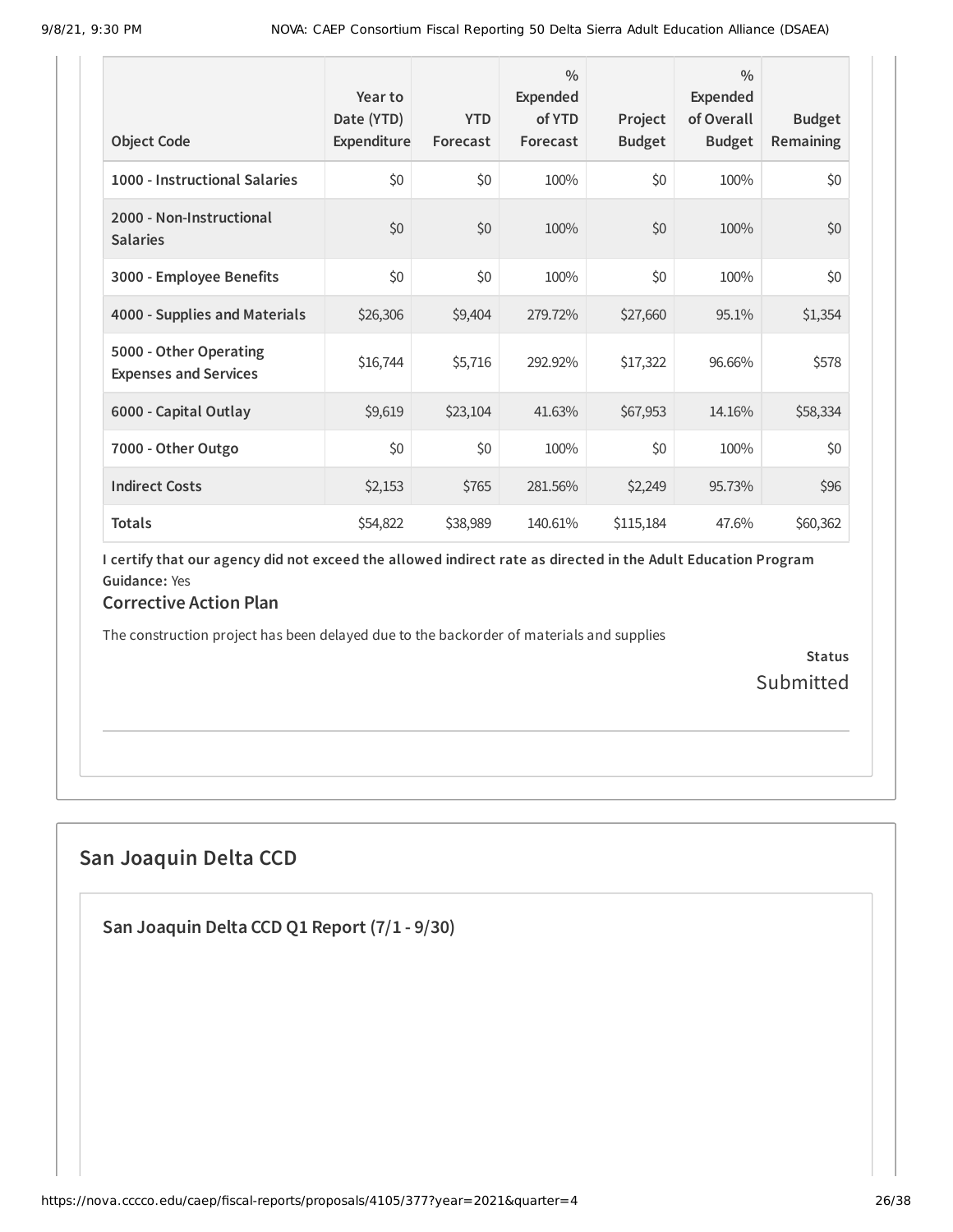| <b>Object Code</b>                                     | Year to<br>Date (YTD)<br>Expenditure | <b>YTD</b><br>Forecast | $\frac{0}{0}$<br>Expended<br>of YTD<br>Forecast | Project<br><b>Budget</b> | $\frac{0}{0}$<br><b>Expended</b><br>of Overall<br><b>Budget</b> | <b>Budget</b><br>Remaining |
|--------------------------------------------------------|--------------------------------------|------------------------|-------------------------------------------------|--------------------------|-----------------------------------------------------------------|----------------------------|
| 1000 - Instructional Salaries                          | \$0                                  | \$0                    | 100%                                            | \$30,000                 | $0\%$                                                           | \$30,000                   |
| 2000 - Non-Instructional<br><b>Salaries</b>            | \$22,990                             | \$0                    | 100%                                            | \$138,040                | 16.65%                                                          | \$115,050                  |
| 3000 - Employee Benefits                               | \$7,634                              | \$0                    | 100%                                            | \$117,674                | 6.49%                                                           | \$110,040                  |
| 4000 - Supplies and Materials                          | \$0                                  | \$0                    | 100%                                            | \$36,974                 | $0\%$                                                           | \$36,974                   |
| 5000 - Other Operating<br><b>Expenses and Services</b> | \$6,372                              | \$0                    | 100%                                            | \$200,000                | 3.19%                                                           | \$193,628                  |
| 6000 - Capital Outlay                                  | \$0                                  | \$0                    | 100%                                            | \$0                      | 100%                                                            | \$0                        |
| 7000 - Other Outgo                                     | \$0                                  | \$0                    | 100%                                            | \$0                      | 100%                                                            | \$0                        |
| <b>Indirect Costs</b>                                  | \$1,850                              | \$0                    | 100%                                            | \$26,150                 | 7.07%                                                           | \$24,300                   |
| <b>Totals</b>                                          | \$38,846                             | \$0                    | 100%                                            | \$548,838                | 7.08%                                                           | \$509,992                  |

Low expenditures due to COVID19.

#### **Summary of Activities:**

All activities align with the 3 year and Annual Plan for our consortium.

**Status** Submitted

## **San Joaquin Delta CCD Q2 Report (10/1 - 12/31)**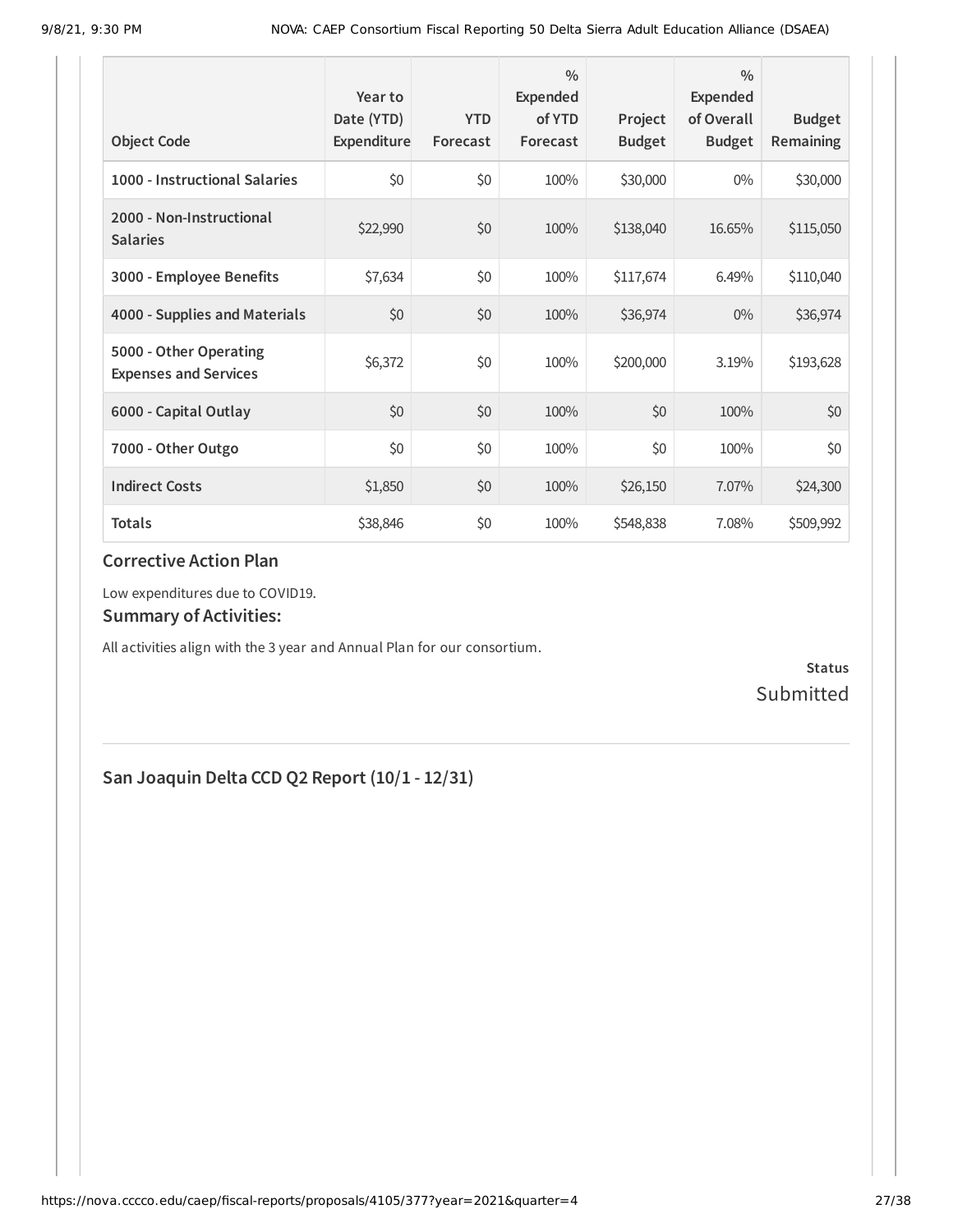| <b>Object Code</b>                                     | Year to<br>Date (YTD)<br>Expenditure | <b>YTD</b><br>Forecast | $\frac{0}{0}$<br><b>Expended</b><br>of YTD<br>Forecast | Project<br><b>Budget</b> | $\frac{0}{0}$<br><b>Expended</b><br>of Overall<br><b>Budget</b> | <b>Budget</b><br>Remaining |
|--------------------------------------------------------|--------------------------------------|------------------------|--------------------------------------------------------|--------------------------|-----------------------------------------------------------------|----------------------------|
| 1000 - Instructional Salaries                          | \$0                                  | \$0                    | 100%                                                   | \$30,000                 | $0\%$                                                           | \$30,000                   |
| 2000 - Non-Instructional<br><b>Salaries</b>            | \$45,842                             | \$0                    | 100%                                                   | \$138,040                | 33.21%                                                          | \$92,198                   |
| 3000 - Employee Benefits                               | \$15,330                             | \$0                    | 100%                                                   | \$117,674                | 13.03%                                                          | \$102,344                  |
| 4000 - Supplies and Materials                          | \$0                                  | \$0                    | 100%                                                   | \$36,974                 | $0\%$                                                           | \$36,974                   |
| 5000 - Other Operating<br><b>Expenses and Services</b> | \$6,372                              | \$0                    | 100%                                                   | \$200,000                | 3.19%                                                           | \$193,628                  |
| 6000 - Capital Outlay                                  | \$0                                  | \$0                    | 100%                                                   | \$0                      | 100%                                                            | \$0                        |
| 7000 - Other Outgo                                     | \$0                                  | \$0                    | 100%                                                   | \$0                      | 100%                                                            | \$0                        |
| <b>Indirect Costs</b>                                  | \$3,377                              | \$0                    | 100%                                                   | \$26,150                 | 12.91%                                                          | \$22,773                   |
| <b>Totals</b>                                          | \$70,921                             | \$0                    | 100%                                                   | \$548,838                | 12.92%                                                          | \$477,917                  |

All expenditures align with our annual and three year plan. Working on spending down current carryover on streamlining transitions from Adult School to short term CTE certificate program through SB554.

## **Status** Submitted

## **Allocation Year Closeout: 2018-19**

I have reviewed the financial reports for my agency and confirm that all funds for this allocation year have been spent.

**2018-19 Reverted Funds:**

\$0

#### **2018-19 Status**

Closed

#### **Submitting Authority**

Dr. Heather Maloy, CAEP Coordinator/Project Director for DSAEA Regional Transitions

**San Joaquin Delta CCD Q3 Report (1/1 - 3/31)**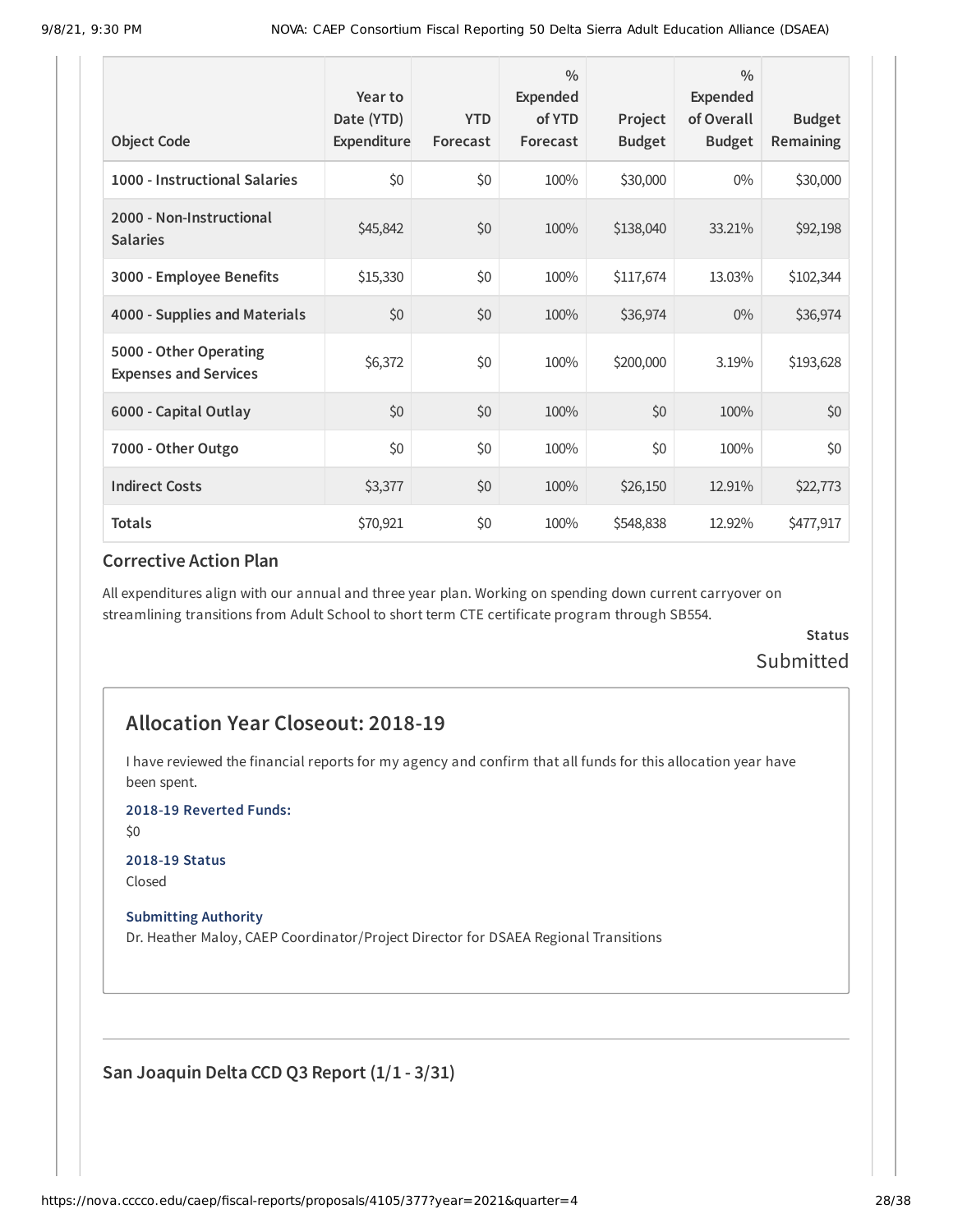| <b>Object Code</b>                                     | Year to<br>Date (YTD)<br>Expenditure | <b>YTD</b><br>Forecast | $\frac{0}{0}$<br>Expended<br>of YTD<br>Forecast | Project<br><b>Budget</b> | $\frac{0}{0}$<br><b>Expended</b><br>of Overall<br><b>Budget</b> | <b>Budget</b><br>Remaining |
|--------------------------------------------------------|--------------------------------------|------------------------|-------------------------------------------------|--------------------------|-----------------------------------------------------------------|----------------------------|
| 1000 - Instructional Salaries                          | \$0                                  | \$0                    | 100%                                            | \$30,000                 | $0\%$                                                           | \$30,000                   |
| 2000 - Non-Instructional<br><b>Salaries</b>            | \$68,694                             | \$0                    | 100%                                            | \$138,040                | 49.76%                                                          | \$69,346                   |
| 3000 - Employee Benefits                               | \$23,025                             | \$0                    | 100%                                            | \$117,674                | 19.57%                                                          | \$94,649                   |
| 4000 - Supplies and Materials                          | \$0                                  | \$0                    | 100%                                            | \$36,974                 | $0\%$                                                           | \$36,974                   |
| 5000 - Other Operating<br><b>Expenses and Services</b> | \$16,374                             | \$0                    | 100%                                            | \$200,000                | 8.19%                                                           | \$183,626                  |
| 6000 - Capital Outlay                                  | \$0                                  | \$0                    | 100%                                            | \$0                      | 100%                                                            | \$0                        |
| 7000 - Other Outgo                                     | \$0                                  | \$0                    | 100%                                            | \$0                      | 100%                                                            | \$0                        |
| <b>Indirect Costs</b>                                  | \$5,404                              | \$0                    | 100%                                            | \$26,150                 | 20.67%                                                          | \$20,746                   |
| <b>Totals</b>                                          | \$113,497                            | \$0                    | 100%                                            | \$548,838                | 20.68%                                                          | \$435,341                  |

All expenditures are aligned with annual and three year plan.

**Status** Submitted

## **San Joaquin Delta CCD Q4 Report (4/1 - 6/30)**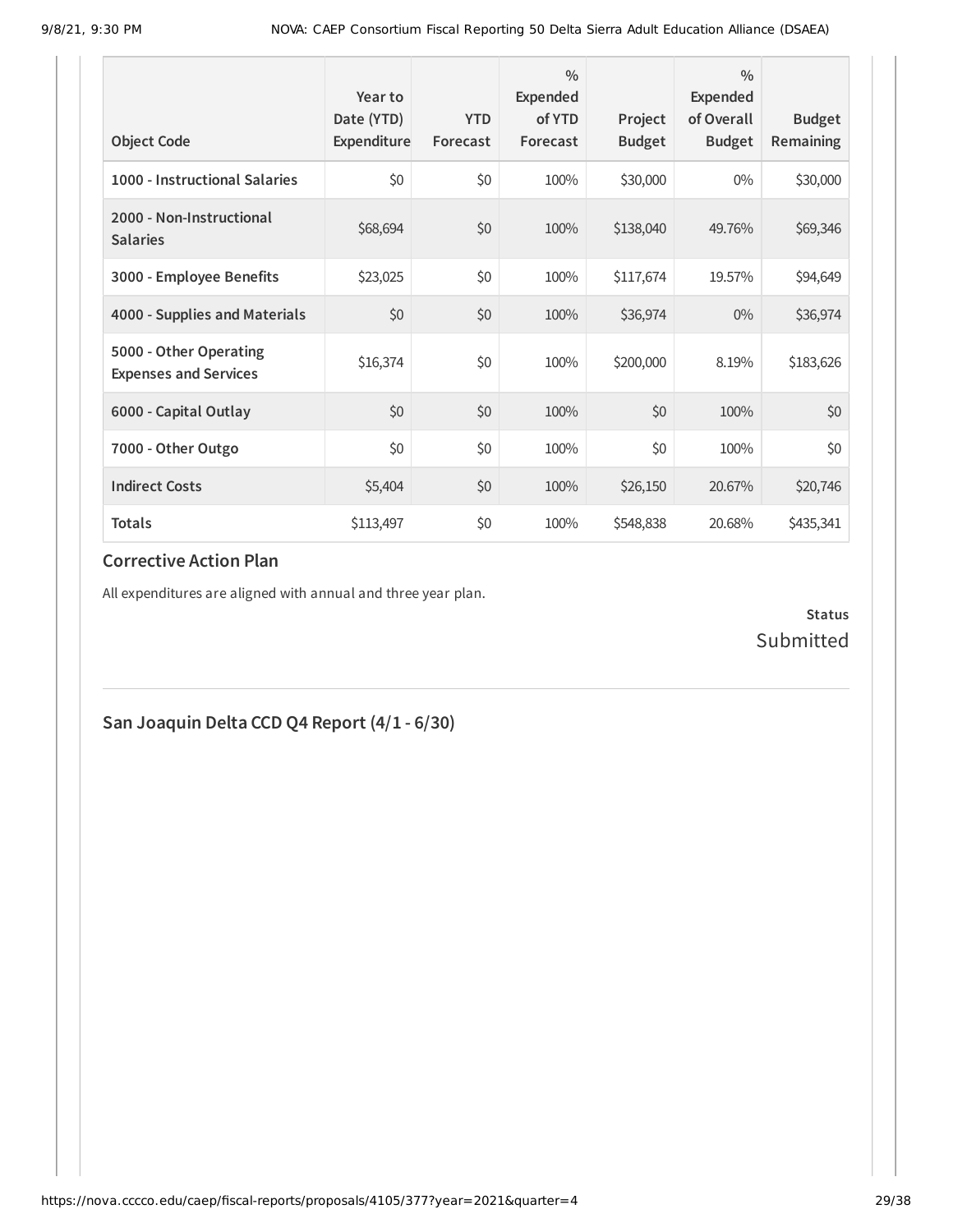| <b>Object Code</b>                                     | Year to<br>Date (YTD)<br>Expenditure | <b>YTD</b><br>Forecast | $\frac{0}{0}$<br><b>Expended</b><br>of YTD<br>Forecast | Project<br><b>Budget</b> | $\frac{0}{0}$<br>Expended<br>of Overall<br><b>Budget</b> | <b>Budget</b><br>Remaining |
|--------------------------------------------------------|--------------------------------------|------------------------|--------------------------------------------------------|--------------------------|----------------------------------------------------------|----------------------------|
| 1000 - Instructional Salaries                          | \$1,500                              | \$0                    | 100%                                                   | \$30,000                 | 5%                                                       | \$28,500                   |
| 2000 - Non-Instructional<br><b>Salaries</b>            | \$91,546                             | \$0                    | 100%                                                   | \$138,040                | 66.32%                                                   | \$46,494                   |
| 3000 - Employee Benefits                               | \$30,854                             | \$0                    | 100%                                                   | \$117,674                | 26.22%                                                   | \$86,820                   |
| 4000 - Supplies and Materials                          | \$0                                  | \$0                    | 100%                                                   | \$36,974                 | $0\%$                                                    | \$36,974                   |
| 5000 - Other Operating<br><b>Expenses and Services</b> | \$106,252                            | \$0                    | 100%                                                   | \$200,000                | 53.13%                                                   | \$93,748                   |
| 6000 - Capital Outlay                                  | \$0                                  | \$0                    | 100%                                                   | \$0                      | 100%                                                     | \$0                        |
| 7000 - Other Outgo                                     | \$0                                  | \$0                    | 100%                                                   | \$0                      | 100%                                                     | \$0                        |
| <b>Indirect Costs</b>                                  | \$11,507                             | \$0                    | 100%                                                   | \$26,150                 | 44%                                                      | \$14,643                   |
| <b>Totals</b>                                          | \$241,659                            | \$0                    | 100%                                                   | \$548,838                | 44.03%                                                   | \$307,179                  |

#### **Corrective Action Plan**

Working on spending down the remaining amount. **Summary of Activities:**

All expenditures align with annual and 3 year plan.

**Status** Submitted

## **Stockton Unified**

**Stockton Unified Q1 Report (7/1 - 9/30)**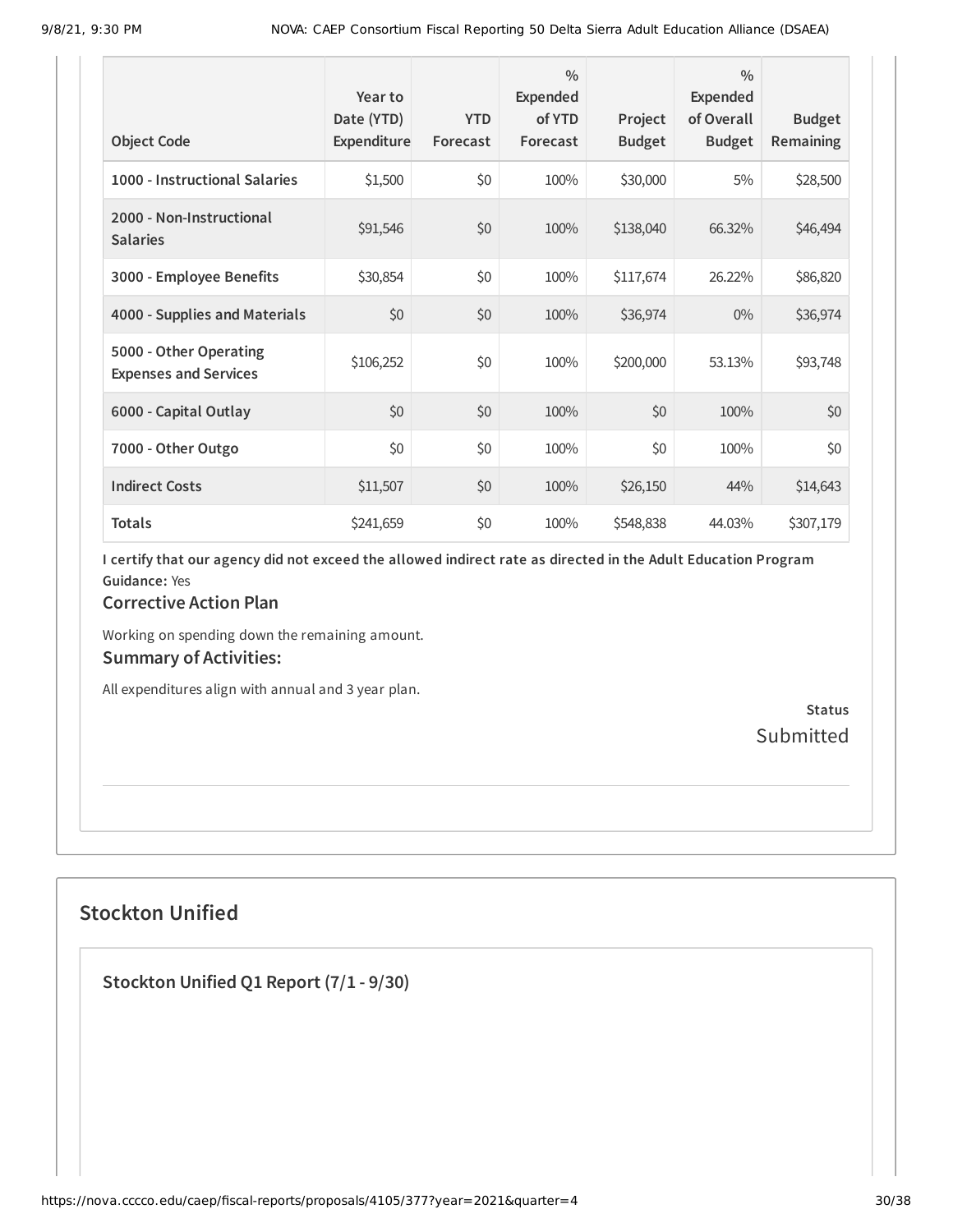| <b>Object Code</b>                                     | Year to<br>Date (YTD)<br>Expenditure | <b>YTD</b><br>Forecast | $\frac{0}{0}$<br><b>Expended</b><br>of YTD<br>Forecast | Project<br><b>Budget</b> | $\frac{0}{0}$<br>Expended<br>of Overall<br><b>Budget</b> | <b>Budget</b><br><b>Remaining</b> |
|--------------------------------------------------------|--------------------------------------|------------------------|--------------------------------------------------------|--------------------------|----------------------------------------------------------|-----------------------------------|
| 1000 - Instructional Salaries                          | \$519,048                            | \$377,432              | 137.52%                                                | \$1,887,162              | 27.5%                                                    | \$1,368,114                       |
| 2000 - Non-Instructional<br><b>Salaries</b>            | \$94,009                             | \$99,919               | 94.09%                                                 | \$399,674                | 23.52%                                                   | \$305,665                         |
| 3000 - Employee Benefits                               | \$261,093                            | \$255,684              | 102.12%                                                | \$1,022,737              | 25.53%                                                   | \$761,644                         |
| 4000 - Supplies and Materials                          | \$41,452                             | \$41,517               | 99.84%                                                 | \$166,069                | 24.96%                                                   | \$124,617                         |
| 5000 - Other Operating<br><b>Expenses and Services</b> | \$0                                  | \$145,998              | $0\%$                                                  | \$583,993                | $0\%$                                                    | \$583,993                         |
| 6000 - Capital Outlay                                  | \$0                                  | \$0                    | 100%                                                   | \$0                      | 100%                                                     | \$0                               |
| 7000 - Other Outgo                                     | \$0                                  | \$0                    | 100%                                                   | \$0                      | 100%                                                     | \$0                               |
| <b>Indirect Costs</b>                                  | \$43,219                             | \$39,903               | 108.31%                                                | \$159,610                | 27.08%                                                   | \$116,391                         |
| <b>Totals</b>                                          | \$958,821                            | \$960,453              | 99.83%                                                 | \$4,219,245              | 22.72%                                                   | \$3,260,424                       |

## **Status**

## Submitted

**Stockton Unified Q2 Report (10/1 - 12/31)**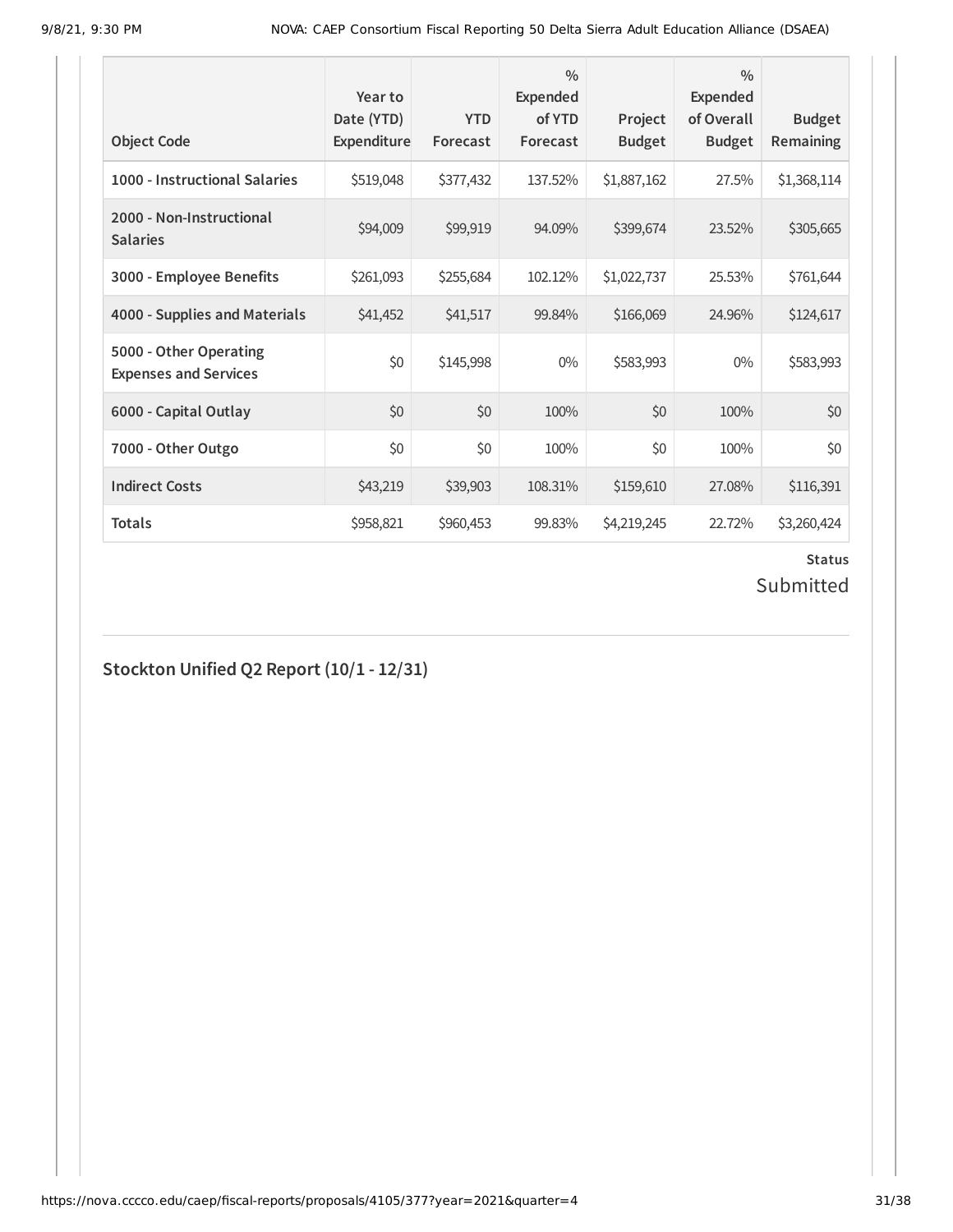| <b>Object Code</b>                                     | Year to<br>Date (YTD)<br>Expenditure | <b>YTD</b><br>Forecast | $\frac{0}{0}$<br>Expended<br>of YTD<br>Forecast | Project<br><b>Budget</b> | $\frac{0}{0}$<br>Expended<br>of Overall<br><b>Budget</b> | <b>Budget</b><br>Remaining |
|--------------------------------------------------------|--------------------------------------|------------------------|-------------------------------------------------|--------------------------|----------------------------------------------------------|----------------------------|
| 1000 - Instructional Salaries                          | \$1,026,366                          | \$943,581              | 108.77%                                         | \$1,887,162              | 54.39%                                                   | \$860,796                  |
| 2000 - Non-Instructional<br><b>Salaries</b>            | \$191,315                            | \$199,837              | 95.74%                                          | \$399,674                | 47.87%                                                   | \$208,359                  |
| 3000 - Employee Benefits                               | \$527,560                            | \$511,369              | 103.17%                                         | \$1,022,737              | 51.58%                                                   | \$495,177                  |
| 4000 - Supplies and Materials                          | \$57,656                             | \$83,035               | 69.44%                                          | \$166,069                | 34.72%                                                   | \$108,413                  |
| 5000 - Other Operating<br><b>Expenses and Services</b> | \$0                                  | \$291,997              | $0\%$                                           | \$583,993                | $0\%$                                                    | \$583,993                  |
| 6000 - Capital Outlay                                  | \$0                                  | \$0                    | 100%                                            | \$0                      | 100%                                                     | \$0                        |
| 7000 - Other Outgo                                     | \$0                                  | \$0                    | 100%                                            | \$0                      | 100%                                                     | \$0                        |
| <b>Indirect Costs</b>                                  | \$85,253                             | \$79,805               | 106.83%                                         | \$159,610                | 53.41%                                                   | \$74,357                   |
| <b>Totals</b>                                          | \$1,888,150                          | \$2,109,623            | 89.5%                                           | \$4,219,245              | 44.75%                                                   | \$2,331,095                |

## **Status** Submitted

## **Allocation Year Closeout: 2018-19**

I have reviewed the financial reports for my agency and confirm that all funds for this allocation year have been spent.

**2018-19 Reverted Funds:**

\$0

## **2018-19 Status**

Closed

#### **Submitting Authority**

Jeff Dundas School For Adults, Principal

**Stockton Unified Q3 Report (1/1 - 3/31)**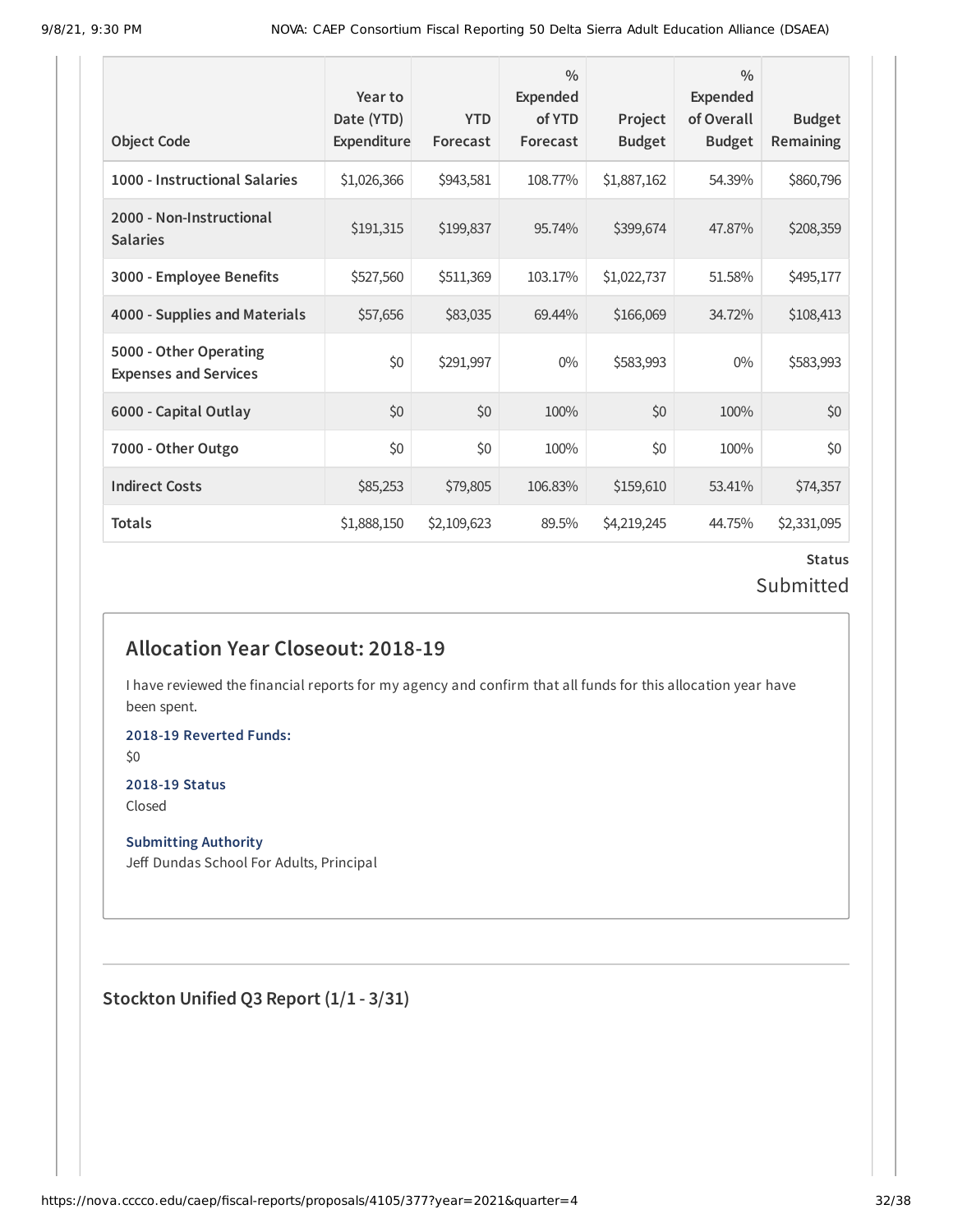| <b>Object Code</b>                                     | Year to<br>Date (YTD)<br>Expenditure | <b>YTD</b><br>Forecast | $\frac{0}{0}$<br><b>Expended</b><br>of YTD<br>Forecast | Project<br><b>Budget</b> | $\frac{0}{0}$<br>Expended<br>of Overall<br><b>Budget</b> | <b>Budget</b><br><b>Remaining</b> |
|--------------------------------------------------------|--------------------------------------|------------------------|--------------------------------------------------------|--------------------------|----------------------------------------------------------|-----------------------------------|
| 1000 - Instructional Salaries                          | \$1,519,805                          | \$1,509,730            | 100.67%                                                | \$1,887,162              | 80.53%                                                   | \$367,357                         |
| 2000 - Non-Instructional<br><b>Salaries</b>            | \$292,469                            | \$299,756              | 97.57%                                                 | \$399,674                | 73.18%                                                   | \$107,205                         |
| 3000 - Employee Benefits                               | \$793,842                            | \$767,053              | 103.49%                                                | \$1,022,737              | 77.62%                                                   | \$228,895                         |
| 4000 - Supplies and Materials                          | \$101,459                            | \$124,552              | 81.46%                                                 | \$166,069                | 61.09%                                                   | \$64,610                          |
| 5000 - Other Operating<br><b>Expenses and Services</b> | \$0                                  | \$437,995              | $0\%$                                                  | \$583,993                | $0\%$                                                    | \$583,993                         |
| 6000 - Capital Outlay                                  | \$0                                  | \$0                    | 100%                                                   | \$0                      | 100%                                                     | \$0                               |
| 7000 - Other Outgo                                     | \$0                                  | \$0                    | 100%                                                   | \$0                      | 100%                                                     | \$0                               |
| <b>Indirect Costs</b>                                  | \$112,633                            | \$119,708              | 94.09%                                                 | \$159,610                | 70.57%                                                   | \$46,977                          |
| <b>Totals</b>                                          | \$2,820,208                          | \$3,258,792            | 86.54%                                                 | \$4,219,245              | 66.84%                                                   | \$1,399,037                       |

## **Status**

## Submitted

## **Stockton Unified Q4 Report (4/1 - 6/30)**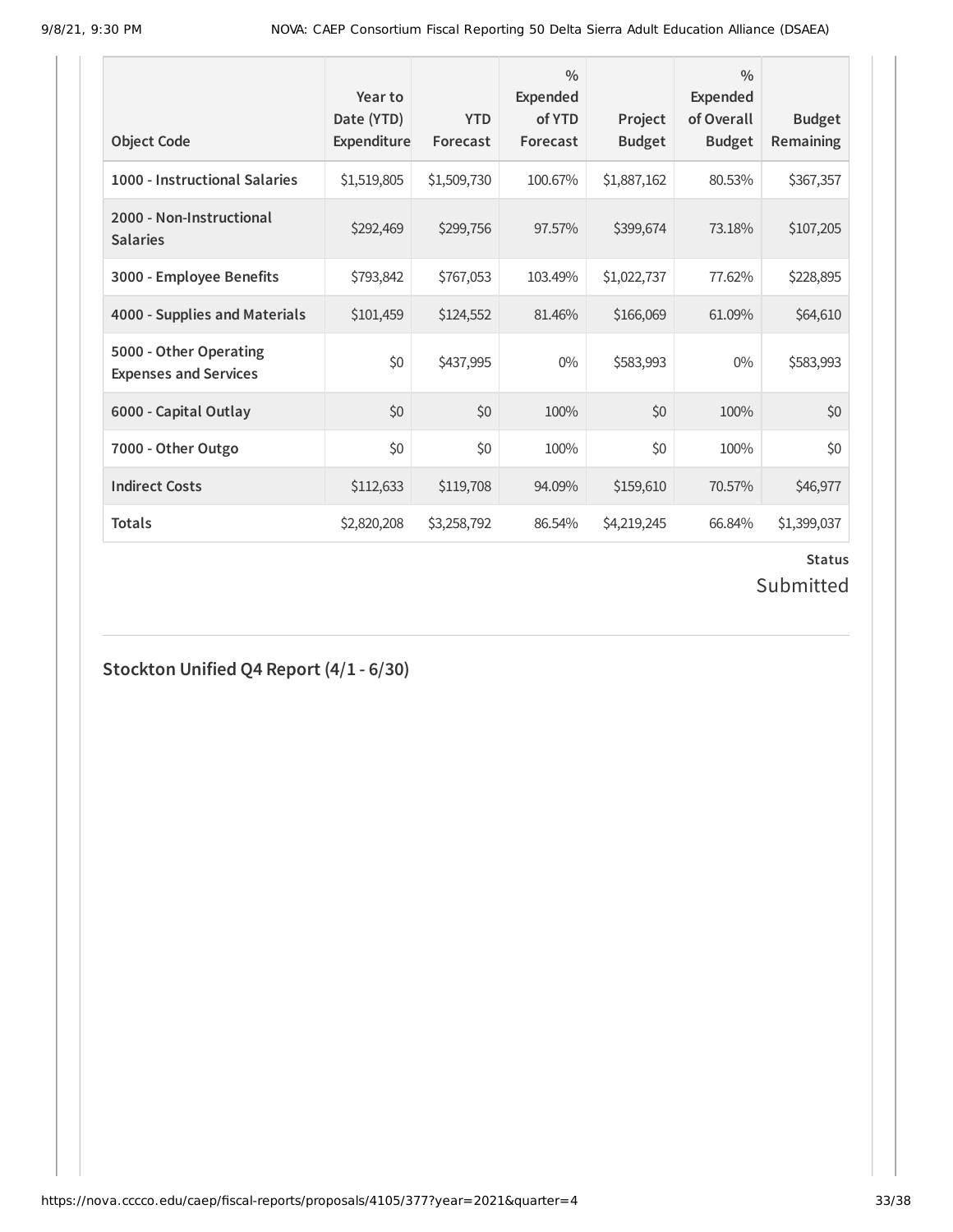| <b>Object Code</b>                                     | Year to<br>Date (YTD)<br>Expenditure | <b>YTD</b><br>Forecast | $\frac{0}{0}$<br>Expended<br>of YTD<br>Forecast | Project<br><b>Budget</b> | $\frac{0}{0}$<br>Expended<br>of Overall<br><b>Budget</b> | <b>Budget</b><br><b>Remaining</b> |
|--------------------------------------------------------|--------------------------------------|------------------------|-------------------------------------------------|--------------------------|----------------------------------------------------------|-----------------------------------|
| 1000 - Instructional Salaries                          | \$1,887,162                          | \$1,887,162            | 100%                                            | \$1,887,162              | 100%                                                     | \$0                               |
| 2000 - Non-Instructional<br><b>Salaries</b>            | \$399,674                            | \$399,674              | 100%                                            | \$399,674                | 100%                                                     | \$0                               |
| 3000 - Employee Benefits                               | \$1,011,714                          | \$1,022,737            | 98.92%                                          | \$1,022,737              | 98.92%                                                   | \$11,023                          |
| 4000 - Supplies and Materials                          | \$124,717                            | \$166,069              | 75.1%                                           | \$166,069                | 75.1%                                                    | \$41,352                          |
| 5000 - Other Operating<br><b>Expenses and Services</b> | \$200,622                            | \$583,993              | 34.35%                                          | \$583,993                | 34.35%                                                   | \$383,371                         |
| 6000 - Capital Outlay                                  | \$0                                  | \$0                    | 100%                                            | \$0                      | 100%                                                     | \$0                               |
| 7000 - Other Outgo                                     | \$0                                  | \$0                    | 100%                                            | \$0                      | 100%                                                     | \$0                               |
| <b>Indirect Costs</b>                                  | \$158,685                            | \$159,610              | 99.42%                                          | \$159,610                | 99.42%                                                   | \$925                             |
| <b>Totals</b>                                          | \$3,782,574                          | \$4,219,245            | 89.65%                                          | \$4,219,245              | 89.65%                                                   | \$436,671                         |

> **Status** Submitted

## **Tracy Joint Unified**

**Tracy Joint Unified Q1 Report (7/1 - 9/30)**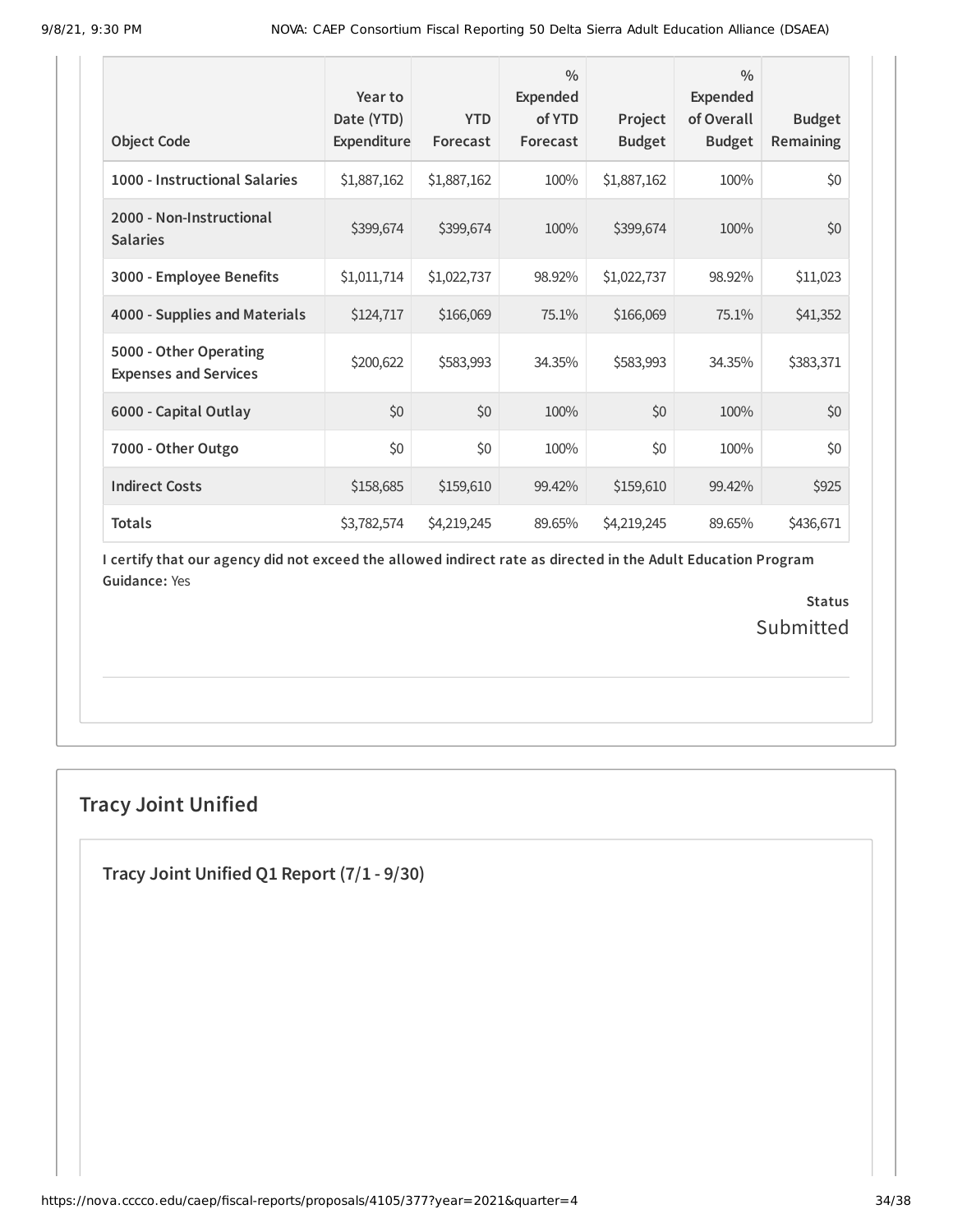|                                                        | Year to<br>Date (YTD) | <b>YTD</b> | $\frac{0}{0}$<br>Expended<br>of YTD | Project       | $\frac{0}{0}$<br><b>Expended</b><br>of Overall | <b>Budget</b> |
|--------------------------------------------------------|-----------------------|------------|-------------------------------------|---------------|------------------------------------------------|---------------|
| <b>Object Code</b>                                     | Expenditure           | Forecast   | Forecast                            | <b>Budget</b> | <b>Budget</b>                                  | Remaining     |
| 1000 - Instructional Salaries                          | \$86,202              | \$128,940  | 66.85%                              | \$515,761     | 16.71%                                         | \$429,559     |
| 2000 - Non-Instructional<br><b>Salaries</b>            | \$37,930              | \$45,404   | 83.54%                              | \$181,614     | 20.88%                                         | \$143,684     |
| 3000 - Employee Benefits                               | \$37,036              | \$48,844   | 75.83%                              | \$195,376     | 18.96%                                         | \$158,340     |
| 4000 - Supplies and Materials                          | \$26,248              | \$302,377  | 8.68%                               | \$604,753     | 4.34%                                          | \$578,505     |
| 5000 - Other Operating<br><b>Expenses and Services</b> | \$0                   | \$13,912   | $0\%$                               | \$55,646      | $0\%$                                          | \$55,646      |
| 6000 - Capital Outlay                                  | \$0                   | \$0        | 100%                                | \$0           | 100%                                           | \$0           |
| 7000 - Other Outgo                                     | \$0                   | \$0        | 100%                                | \$0           | 100%                                           | \$0           |
| <b>Indirect Costs</b>                                  | \$0                   | \$0        | 100%                                | \$51,537      | $0\%$                                          | \$51,537      |
| <b>Totals</b>                                          | \$187,416             | \$539,476  | 34.74%                              | \$1,604,687   | 11.68%                                         | \$1,417,271   |

Expenditures fall below target due to extra funds given to our site from the consortium. This large amount of carryover will be spent down this year, and over the next two more years, because our adult school did not receive our WIOA grant. Extra funds will also be spent on our consortium wide transportation distribution and manufacturing program and to fund a class for non-English speaking adult parents of TK-1st graders.

> **Status Submitted**

**Tracy Joint Unified Q2 Report (10/1 - 12/31)**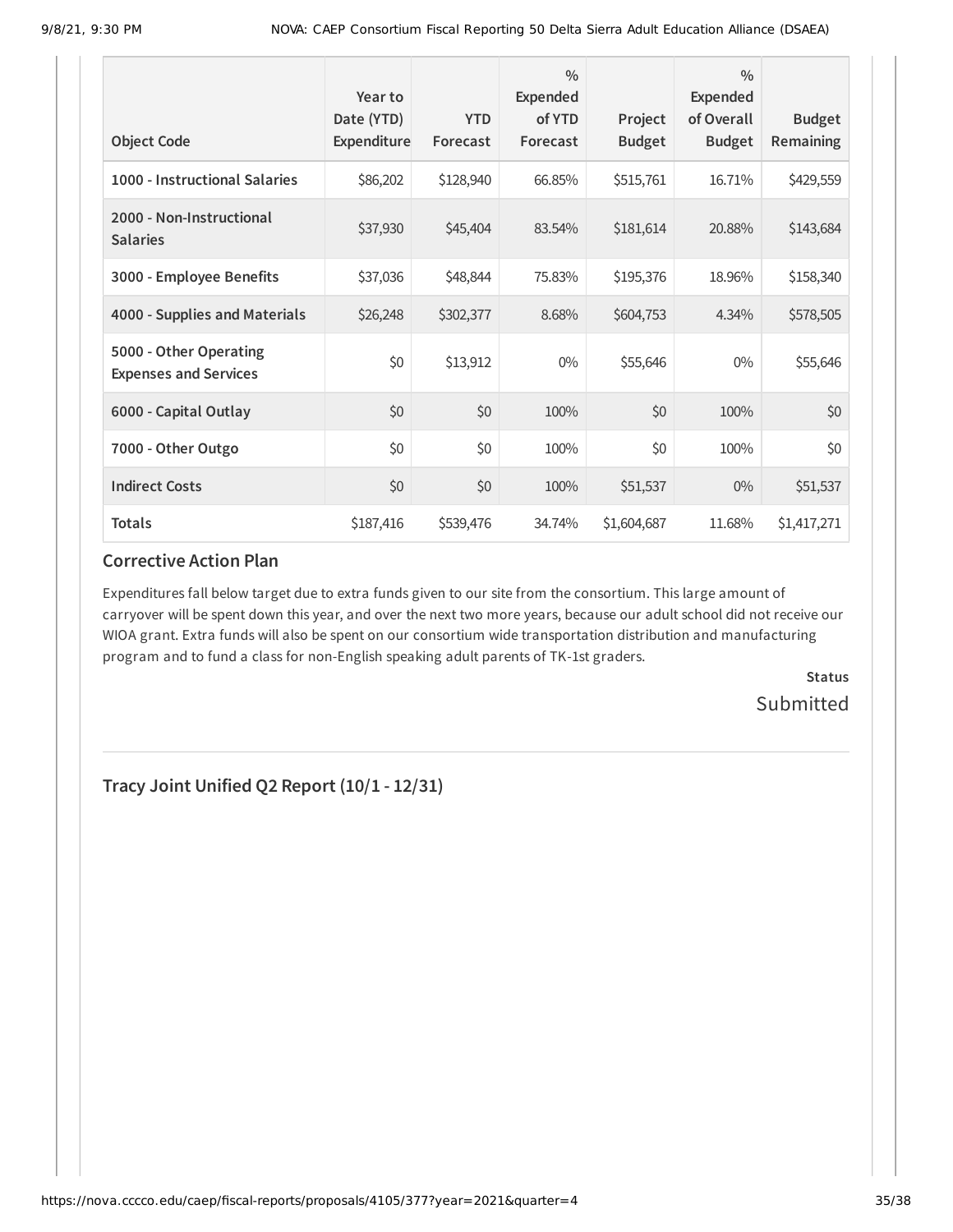| <b>Object Code</b>                                     | Year to<br>Date (YTD)<br>Expenditure | <b>YTD</b><br>Forecast | $\frac{0}{0}$<br>Expended<br>of YTD<br>Forecast | Project<br><b>Budget</b> | $\frac{0}{0}$<br><b>Expended</b><br>of Overall<br><b>Budget</b> | <b>Budget</b><br>Remaining |
|--------------------------------------------------------|--------------------------------------|------------------------|-------------------------------------------------|--------------------------|-----------------------------------------------------------------|----------------------------|
| 1000 - Instructional Salaries                          | \$227,924                            | \$257,881              | 88.38%                                          | \$515,761                | 44.19%                                                          | \$287,837                  |
| 2000 - Non-Instructional<br><b>Salaries</b>            | \$89,579                             | \$90,807               | 98.65%                                          | \$181,614                | 49.32%                                                          | \$92,035                   |
| 3000 - Employee Benefits                               | \$89,159                             | \$97,688               | 91.27%                                          | \$195,376                | 45.63%                                                          | \$106,217                  |
| 4000 - Supplies and Materials                          | \$66,109                             | \$453,565              | 14.58%                                          | \$604,753                | 10.93%                                                          | \$538,644                  |
| 5000 - Other Operating<br><b>Expenses and Services</b> | \$1,933                              | \$27,823               | 6.95%                                           | \$55,646                 | 3.47%                                                           | \$53,713                   |
| 6000 - Capital Outlay                                  | \$0                                  | \$0                    | 100%                                            | \$0                      | 100%                                                            | \$0                        |
| 7000 - Other Outgo                                     | \$0                                  | \$0                    | 100%                                            | \$0                      | 100%                                                            | \$0                        |
| <b>Indirect Costs</b>                                  | \$0                                  | \$0                    | 100%                                            | \$51,537                 | $0\%$                                                           | \$51,537                   |
| <b>Totals</b>                                          | \$474,704                            | \$927,763              | 51.17%                                          | \$1,604,687              | 29.58%                                                          | \$1,129,983                |

## **Status** Submitted

## **Allocation Year Closeout: 2018-19**

I have reviewed the financial reports for my agency and confirm that all funds for this allocation year have been spent.

**2018-19 Reverted Funds:** \$0

**2018-19 Status**

Closed

**Submitting Authority** Sam Strube

**Tracy Joint Unified Q3 Report (1/1 - 3/31)**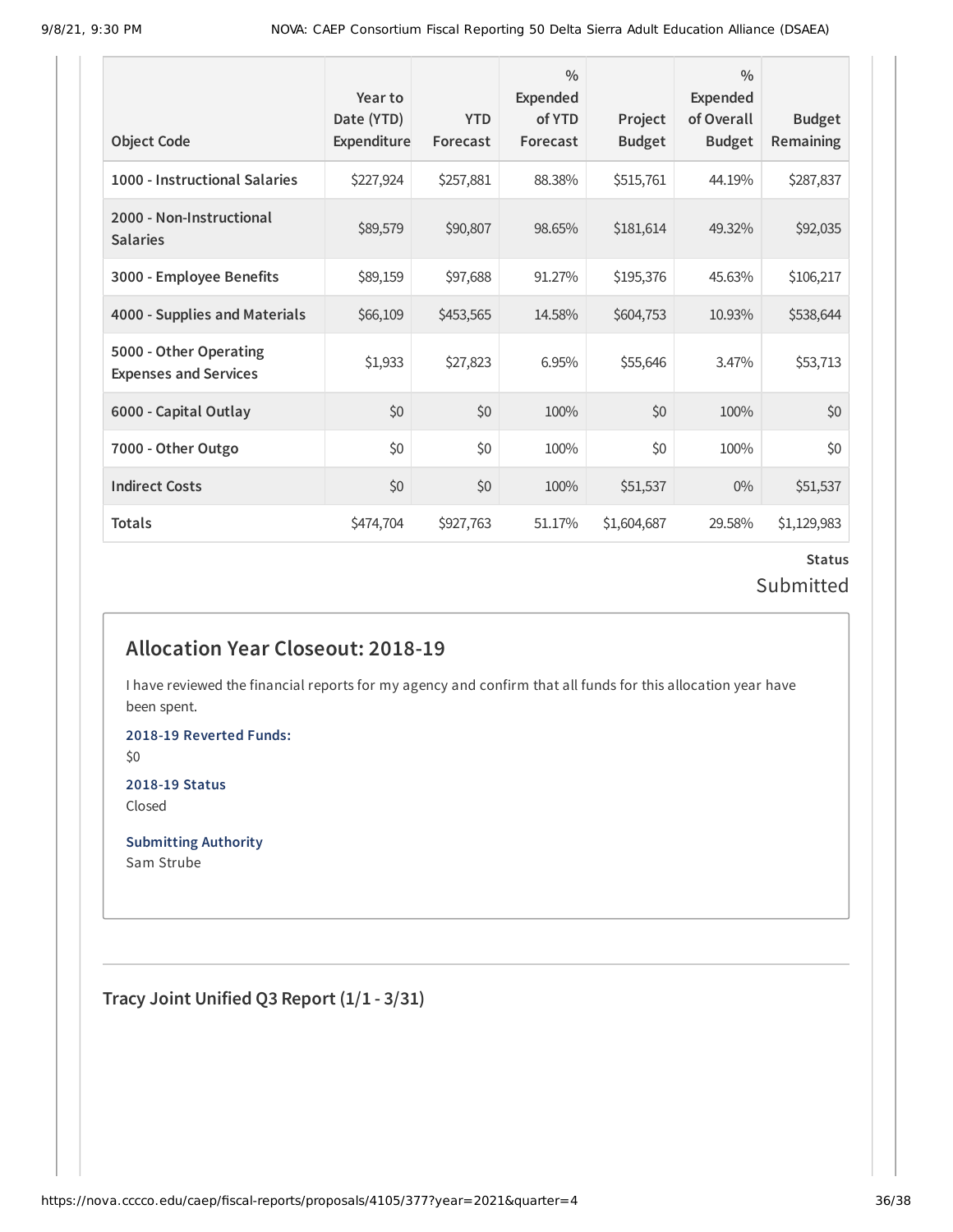| <b>Object Code</b>                                     | Year to<br>Date (YTD)<br><b>Expenditure</b> | <b>YTD</b><br>Forecast | $\frac{0}{0}$<br>Expended<br>of YTD<br>Forecast | Project<br><b>Budget</b> | $\frac{0}{0}$<br><b>Expended</b><br>of Overall<br><b>Budget</b> | <b>Budget</b><br>Remaining |
|--------------------------------------------------------|---------------------------------------------|------------------------|-------------------------------------------------|--------------------------|-----------------------------------------------------------------|----------------------------|
| 1000 - Instructional Salaries                          | \$349,004                                   | \$386,821              | 90.22%                                          | \$515,761                | 67.67%                                                          | \$166,757                  |
| 2000 - Non-Instructional<br><b>Salaries</b>            | \$130,216                                   | \$136,211              | 95.6%                                           | \$181,614                | 71.7%                                                           | \$51,398                   |
| 3000 - Employee Benefits                               | \$136,820                                   | \$146,532              | 93.37%                                          | \$195,376                | 70.03%                                                          | \$58,556                   |
| 4000 - Supplies and Materials                          | \$74,440                                    | \$514,040              | 14.48%                                          | \$604,753                | 12.31%                                                          | \$530,313                  |
| 5000 - Other Operating<br><b>Expenses and Services</b> | \$2,726                                     | \$41,735               | 6.53%                                           | \$55,646                 | 4.9%                                                            | \$52,920                   |
| 6000 - Capital Outlay                                  | \$0                                         | \$0                    | 100%                                            | \$0                      | 100%                                                            | \$0                        |
| 7000 - Other Outgo                                     | \$0                                         | \$0                    | 100%                                            | \$0                      | 100%                                                            | \$0                        |
| <b>Indirect Costs</b>                                  | \$0                                         | \$0                    | 100%                                            | \$51,537                 | $0\%$                                                           | \$51,537                   |
| <b>Totals</b>                                          | \$693,206                                   | \$1,225,338            | 56.57%                                          | \$1,604,687              | 43.2%                                                           | \$911,481                  |

Expenditures fell below target due to extra funds given to our site from the consortium. This large amount of carryover will be spent down this year, and over the next two more years, because our adult school did not receive the WIOA grant. Extra funds will also be spent to fund a class for non-English speaking adult parents of TK-1st graders at school sites.

> **Status** Submitted

**Tracy Joint Unified Q4 Report (4/1 - 6/30)**